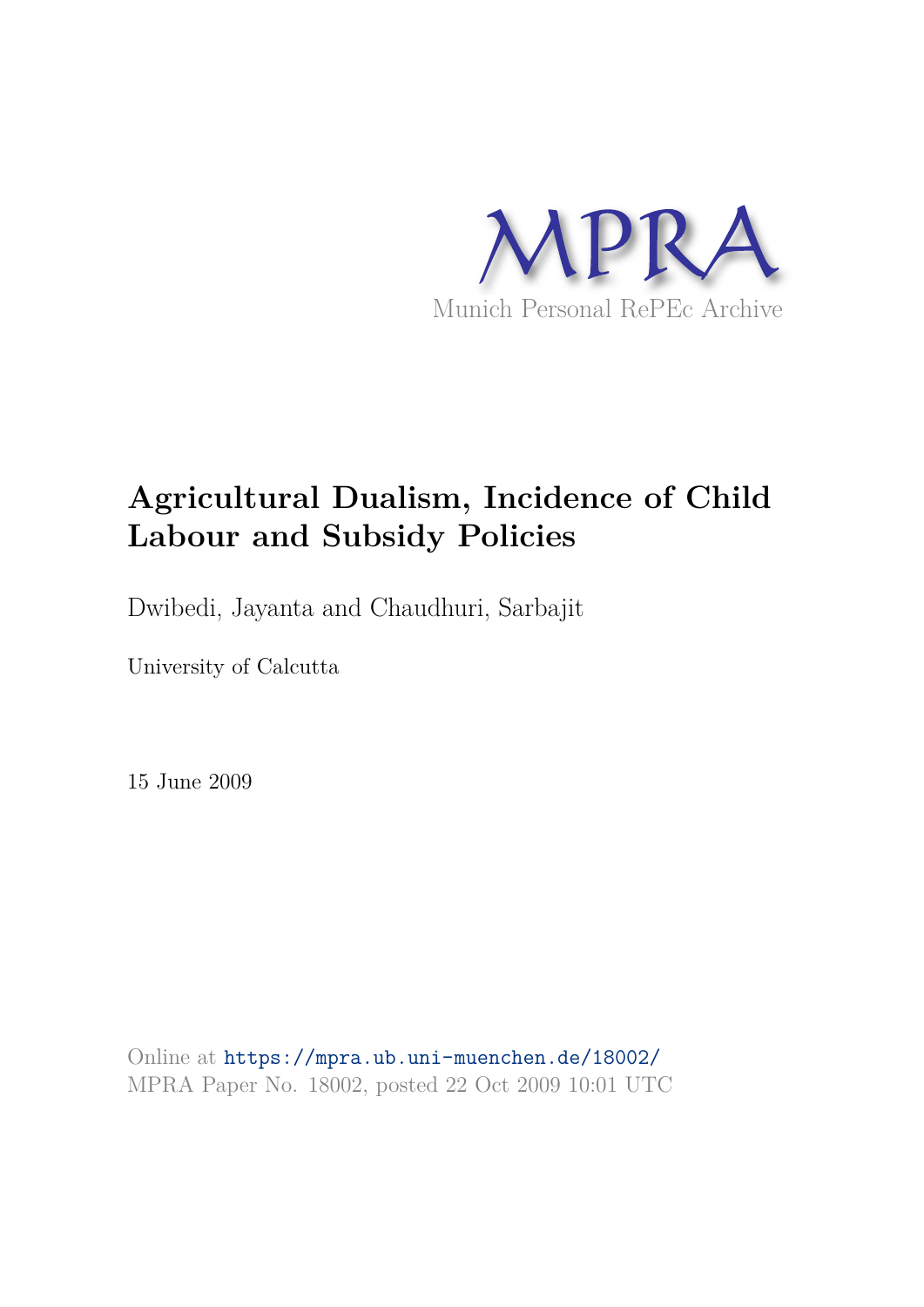# **Agricultural Dualism, Incidence of Child Labour and Subsidy Policies**

Jayanta Kumar Dwibedi**a,ψ** and Sarbajit Chaudhuri**<sup>b</sup>**

 **(This version: June 2009)** 

**Abstract:** This paper purports to examine the validity of the common belief that in a developing economy the backward agricultural sector should be subsidized as poorer group of the working population are employed in this sector that send their children out to work out of sheer poverty. A three-sector general equilibrium framework with agricultural dualism and child labour has been employed for the purpose of analysis. It finds that a price subsidy policy to backward agricultural sector is likely to aggravate the child labour incidence while a credit subsidy to advanced agriculture may be effective in reducing the gravity of the problem in the economy. The paper, therefore, questions the desirability of assisting backward agriculture for eradicating child labour in the society.

**Keywords: Child labour, general equilibrium, agricultural dualism, subsidy policy.** 

**JEL classification: D15, J10, J13, O 12, O17.** 

<sup>a</sup> Dept. of Economics, B.K.C. College, Kolkata, India. E-mail: *jayantadw@rediffmail.com* 

<sup>b</sup> Dept. of Economics, University of Calcutta, India. E-mail: sarbajitch@yahoo.com

**Address for communication:** Dr. Jayanta Kumar Dwibedi,

**<sup>ψ</sup>**Corresponding author.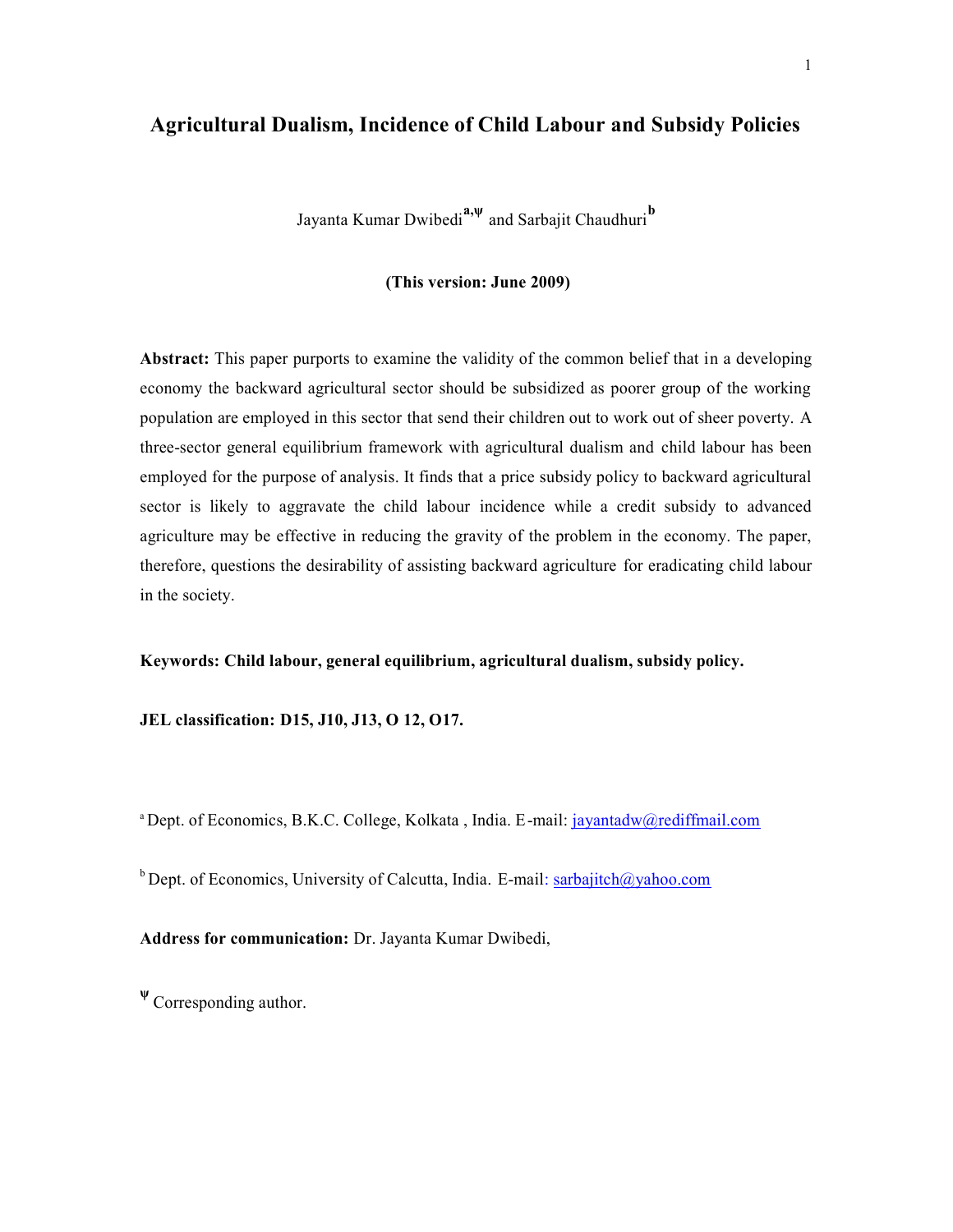# **Agricultural Dualism, Incidence of Child Labour and Subsidy Policies**

## **1. Introduction**

 $\overline{a}$ 

The incidence of child labour is one of the most disconcerting problems in the transitional societies of developing economies. According to ILO (2002), one in every six children aged between 5 and 17 - or 246 million children are involved in child labour.<sup>1</sup> If the "invisible" workers who perform unpaid and household jobs are included, it is likely that the estimates would shoot up significantly further.

Available empirical evidences suggest that the concentration of child labour is the highest in the rural sector of a developing economy and that child labour is used intensively directly or indirectly in the agricultural sector**<sup>2</sup>** . In backward agriculture, the production techniques are primitive, use of capital is very low and child labour can almost do whatever adult labour does. Farming in backward agriculture is mostly done by using bullocks and ploughs and the cattlefeeding is entirely done by child labour. Besides, at the time of sowing of seeds and harvest children are often used in the family farms for helping adult members of the family. The advanced agricultural sector on the other hand uses mechanised techniques of production and uses agricultural machineries like tractors, seeders/planters, sprayers and harvesters etc. and therefore does not require child labour in its production process. This type of agricultural dualism is a very common feature of the developing countries. The distinction between advanced and backward agriculture can be made on the basis of inputs used, economies of scale, efficiency and elasticity of substitution. Many of the farmers in the agricultural sector of a developing economy stick to old and unscientific methods of cultivation although in other parts of the economy the introduction of the so called 'Green Revolution' technology brought about revolutionary changes with respect to production technologies and use of modern inputs and the increase in factor productivity. However, the improved technology was designed for the best areas (irrigation, high

**<sup>1</sup>** Out of 246 million about 170 million child workers were found in different hazardous works. Some 8.4 million children were caught in the worst forms of child labour including slavery, trafficking, debt bondage and other forms of forced labour, forced recruitment for armed conflict, prostitution, pornography and other illicit activities (ILO, June 2002).

<sup>&</sup>lt;sup>2</sup> According to the ILO (2002) report (figure 4, pp. 36), more than 70 per cent of economically active children in the developing countries are engaged in agriculture and allied sectors.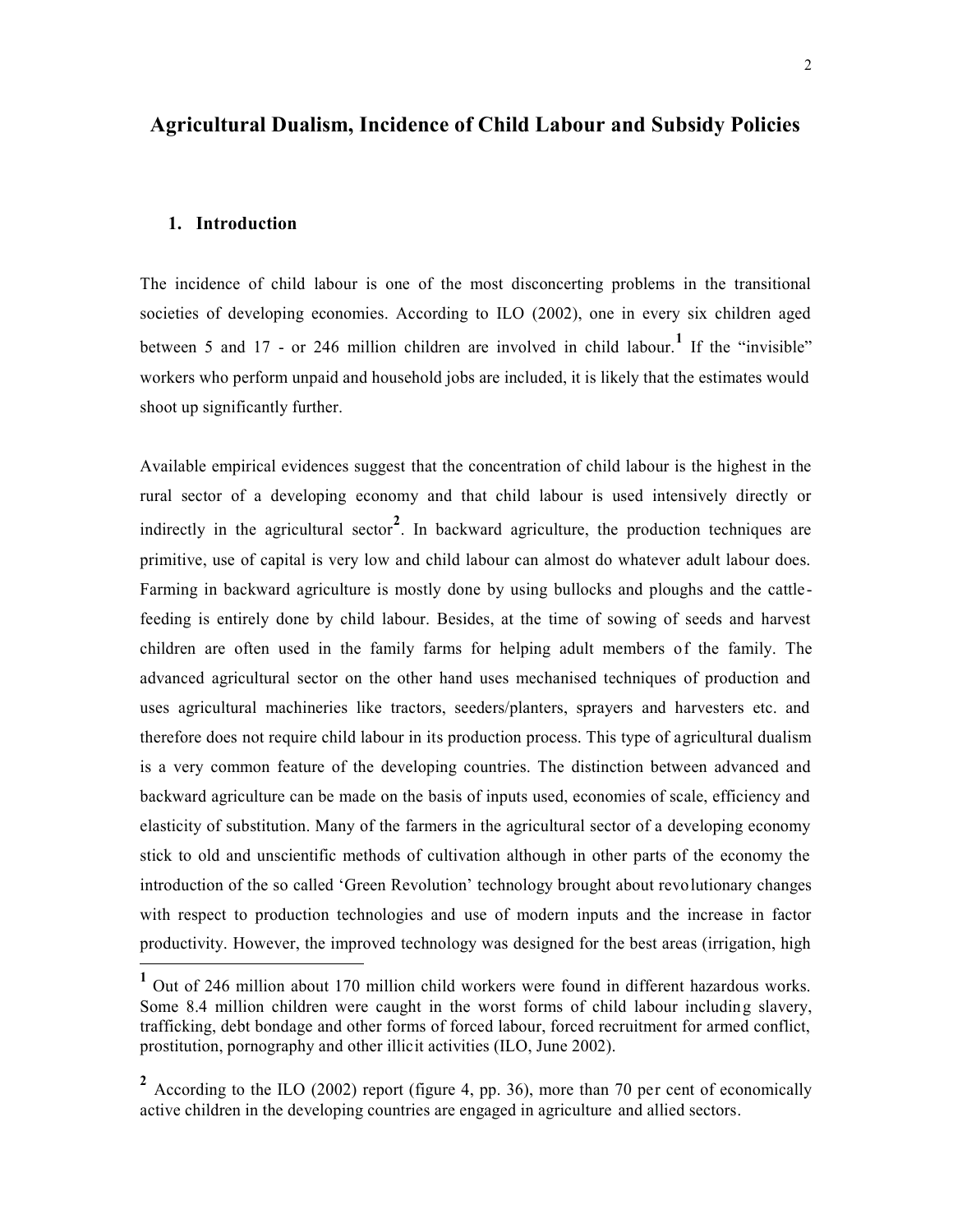soil fertility) with chemical-intensive technology. Although, Green Revolution has modernized agricultural technology, it is limited only to a few parts of a developing economy and only rich (large) farmers have been benefited from it. The small and marginal farmers continue to depend on rain-fed backward agricultural technique. Therefore, the adoption of the Green Revolution technology has led to an increase in the extent of agricultural dualism in a developing economy.

The existing theoretical literature on child labour<sup>3</sup>, however, has not paid any attention so far to this kind of agricultural dualism and its implications on the problem of child labour. This is important because from the view point of the use of child labour, these two types of agricultural sectors differ and any changes in their output composition will affect the magnitude of child labour use in the agricultural sector. Agriculture in many countries is supported by government's subsidy policies in the form of price support, export subsidy and credit support etc. In a developing country like India, farmers in backward agriculture are given price support to protect them from sharp fall in their produce during the times of over supply in the market. Government's Minimum Support Price mechanism is a very common form of government subsidy policy directed towards backward agriculture to ensure remunerative prices to farmers. Government also provides subsidised credit to encourage mechanised farming and increase productivity. Institutional credit at a subsidised rate is being provided to the farmers for the purchase of different kinds of farm machines like tractors, trailers, power tillers etc. These types of subsidy schemes are designed to benefit the poorer section of the working population who are the potential suppliers of child labour. It is therefore natural to expect that these fiscal measures will raise the earning opportunities of the poor households which in turn will lower the supply of child labour through positive income effect. However, the matter is not as straightforward as it appears to be at the first sight. Apart from their impact on adult wages, these fiscal policies affect the relative output compositions of the two agricultural sectors and the earning opportunities of children as well. Expansion/contraction of any form of agriculture at the cost of the other will affect the demand for child labour and therefore their price. An expansion of backward agriculture resulting from a price subsidy policy given to that sector, for example, will create more demand for child labour and raise the use of child labour in the economy. Even if there is a

**<sup>3</sup>** See Basu an Van (1998), Basu (1999), Gupta (2000, 2002), Jaferey and Lahiri (2002), Ranjan (1999, 2001), Baland and Robinson (2000), Chaudhuri (2009), Chaudhuri and Dwibedi (2006, 2007), Dwibedi and Chaudhuri (2009) among others. In the literature the supply of child labour has been attributed to factors such as abject poverty, lack of educational facilities and poor quality of schooling, capital market imperfection, parental attitudes including the objectives to maximize present income etc.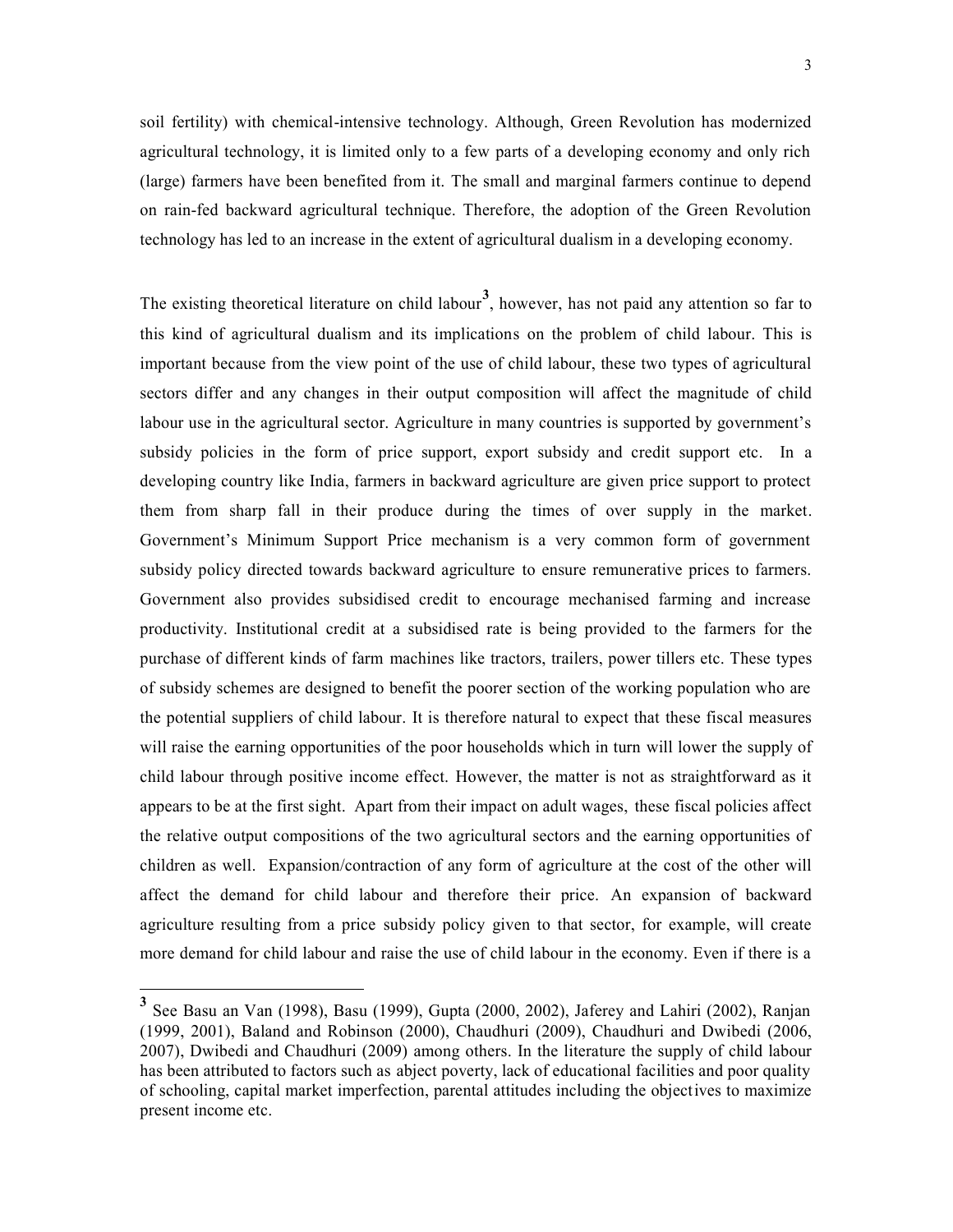positive income effect due to increase in adult wages, the net effect on child labour is ambiguous. Any policy effect on the child labour incidence, therefore, should be carried out in a multi-sector general equilibrium framework to capture various linkages that may exist in the system.

The present paper is designed to examine the implications of two different types of subsidy policies to the agricultural sectors of an economy on the child labour incidence in a general equilibrium framework. We consider a three-sector full-employment model with child labour. The economy is divided into two agricultural and one manufacturing sectors. One of the two agricultural sectors (sector 1) is the advanced agricultural sector that produces it output by means of adult labour, land and capital. The other agricultural sector, we call it backward agriculture (sector 2), also produces an agricultural commodity using adult labour, land and child labour. Finally, sector 3 produces a manufacturing product with the help of adult labour and capital. In this setup we have examined the consequences of a credit subsidy policy to advanced agricultural sector and a price subsidy policy designed to benefit backward agriculture on the aggregate supply of child labour in the economy. We have found that a price subsidy policy to backward agricultural sector is likely to be counterproductive while a credit subsidy to advanced agriculture may be effective in lessening the prevalence of child labour in the economy. The paper, therefore, questions the desirability of assisting backward agriculture so as to eradicate the problem of child labour in the society.

#### **2. The model**

We consider a small open economy with three sectors: two agricultural and one manufacturing sector. Sector 1 is the advanced agricultural sector that produces its output,  $X_1$ , by means of adult labour( $L$ ), land( $N$ ) and capital( $K$ ). The other agricultural sector, we call it backward agriculture (sector 2), produces its output,  $X_2$ , using adult and child labour  $(L_C)$  and land. Sector 2 does not require capital for its production. The land-output ratios in sectors 1, and 2  $(a_{N1}$  and  $a_{N2}$ ) are assumed to be technologically given. This assumption can be defended as follows. In one hectare of land the number of saplings that can be sown is given. There should be a minimum gap between two saplings and land cannot be substituted by other factors of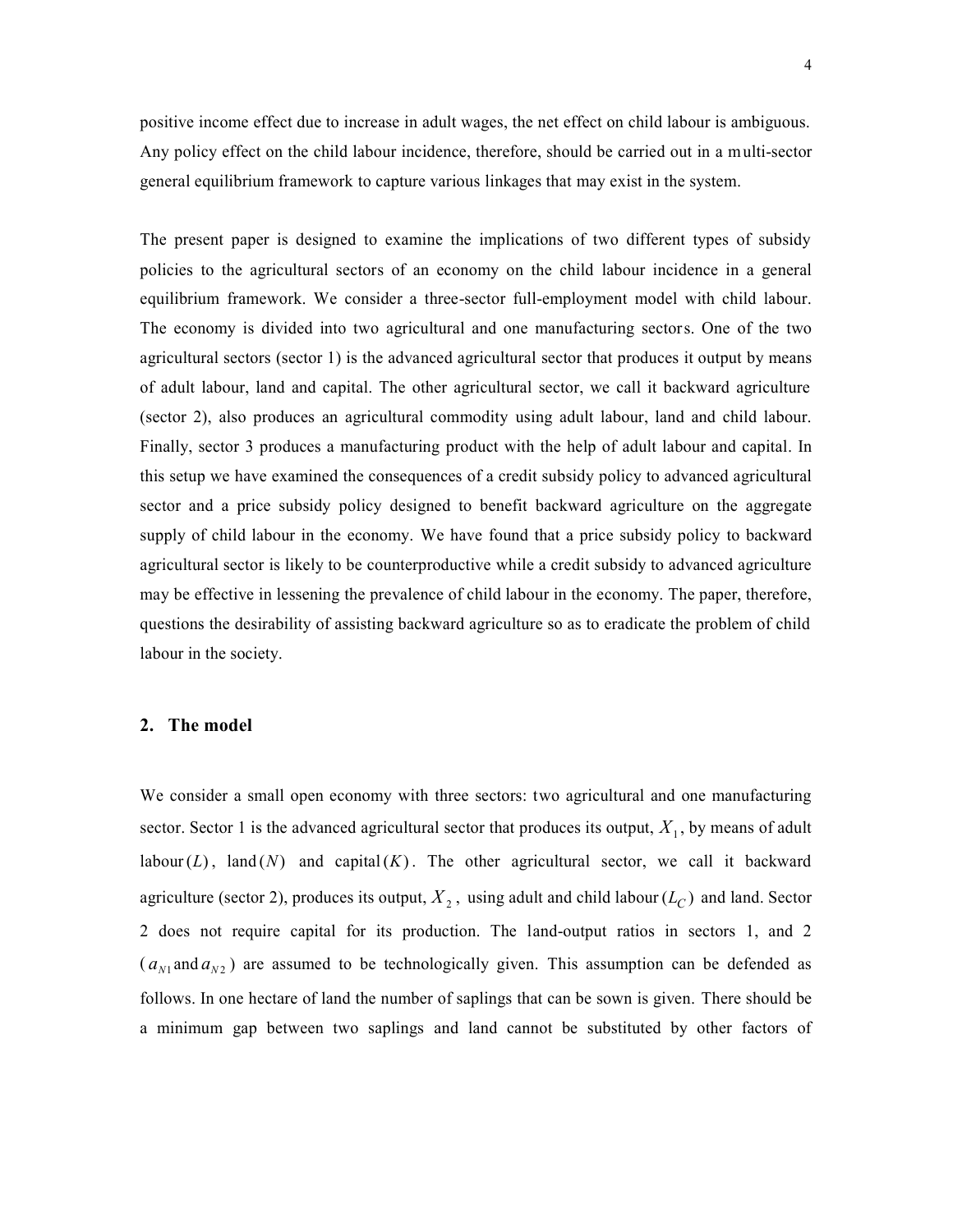5

production. Besides, empirical evidence from developing countries, like India, suggests that the productivity per hectare of land has remained more or less unchanged over a long period of time.**<sup>4</sup>**

It is sensible to assume that the backward agricultural sector is more adult labour-intensive vis-àvis the advanced agricultural sector with respect to land. This implies that  $\frac{u_{L2}}{2} > \frac{u_{L1}}{2}$ 2  $u_{N1}$  $L2 \sim \frac{u_L}{u}$  $N2 \qquad u_N$  $a_{L2}$  *a*  $a_{N2}$  *a*  $>\frac{u_{L1}}{u_{L2}}$ , where  $a<sub>n</sub>$  s are input-output ratios. Available empirical evidence suggests that the concentration of child labour is the highest in the rural sector of a developing economy and that child labour is used intensively directly or indirectly in backward agriculture that uses primitive production techniques. The advanced agricultural sector, on the other hand, uses mechanised techniques of production and does not require child labour in production. Child labour is therefore specific to backward agriculture. The two agricultural sectors are the two informal sectors in the sense that the adult workers receive competitive wage,  $W$ , and these are the two export sectors of the economy. The formal sector (sector 3) is the import-competing sector that produces a manufacturing commodity,  $X_3$  using adult labour and capital. The formal sector faces a unionised labour market where workers receive a contractual wage  $\overline{W}$  with  $\overline{W} > W$ . The adult labour allocation mechanism is the following. Adult workers first try to get employment in the formal sector that offers the higher wage and those who are unable to find employment in the said sector are automatically absorbed in the two informal sectors, as the wage rate there is perfectly flexible. Capital is completely mobile between sectors 1 and 3. Owing to the small open economy assumption all the three commodity prices  $P_i$ s, are given internationally. Competitive markets, excepting the formal labour market, constant returns to scale technologies with positive and diminishing marginal productivities of inputs and full-employment of resources are assumed. Commodity 1 is chosen as the numeraire.

The following three equations present the zero-profit conditions relating to the three sectors of the economy.

<sup>&</sup>lt;sup>4</sup> In case of India, per hectare wheat production was 2708 kg in 2000-01 and it remained at 2708 kg per hectare even for the year 2006-07. Besides, per hectare food grains production was 1734 kg in 2001-02 and the corresponding figure for the year 2006-07 was 1756 kg indicating fairly constant land-output ratio.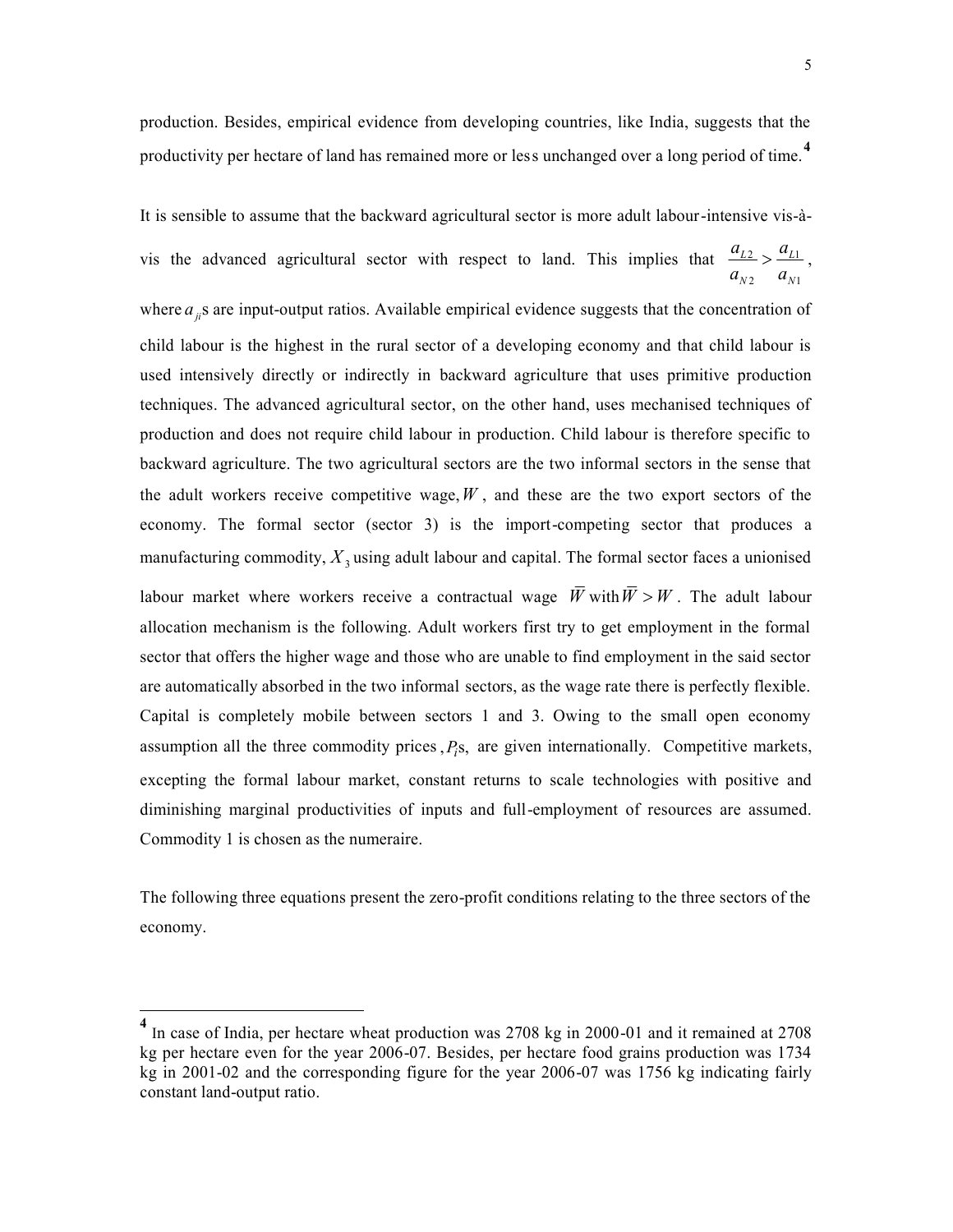$$
Wa_{L1} + Ra_{N1} + r(1 - S_r)a_{K1} = 1
$$
\n(1)

$$
Wa_{L2} + W_C a_{C2} + Ra_{N2} = P_2(1 + S_P)
$$
\n(2)

$$
\bar{W}a_{L3} + ra_{K3} = P_3 \tag{3}
$$

where  $R$ ,  $r$  and  $W_c$  stand for return to land, return to capital and child wage rate, respectively.  $S_r$  is the ad-valorem rate of credit subsidy<sup>5</sup> given to the advanced agricultural sector and  $S_p$  stands for the rate of ad-valorem price subsidy given to backward agriculture.

Complete utilization of adult labour, capital, land and child labour imply the following four equations, respectively.

$$
a_{L1}X_1 + a_{L2}X_2 + a_{L3}X_3 = L \tag{4}
$$

$$
a_{K1}X_1 + a_{K3}X_3 = K \tag{5}
$$

$$
a_{N1}X_1 + a_{N2}X_2 = N \tag{6}
$$

$$
a_{C2}X_2 = L_C \tag{7}
$$

While endowments of adult labour, land and capital are fixed in the economy, the aggregate supply of child labour,  $L_c$ , is endogenous and is determined from the utility maximizing behavior of the households.

## **2.1. Household behaviour**

 $\overline{a}$ 

We derive the supply function of child labour from the utility maximizing behaviour of the representative altruistic poor household. There are *L* numbers of working families, which are classified into two groups with respect to the earnings of their adult members. The adult workers who work in the higher paid formal manufacturing sector comprise the richer section of the working population. On the contrary, labourers who are engaged in the informal agricultural sectors constitute the poorer section. There is now considerable evidence and theoretical reason for believing that, in developing countries, parents send their children to work out of sheer

**<sup>5</sup>** It is easy to check that a price subsidy policy to advanced agriculture also produces the same effects.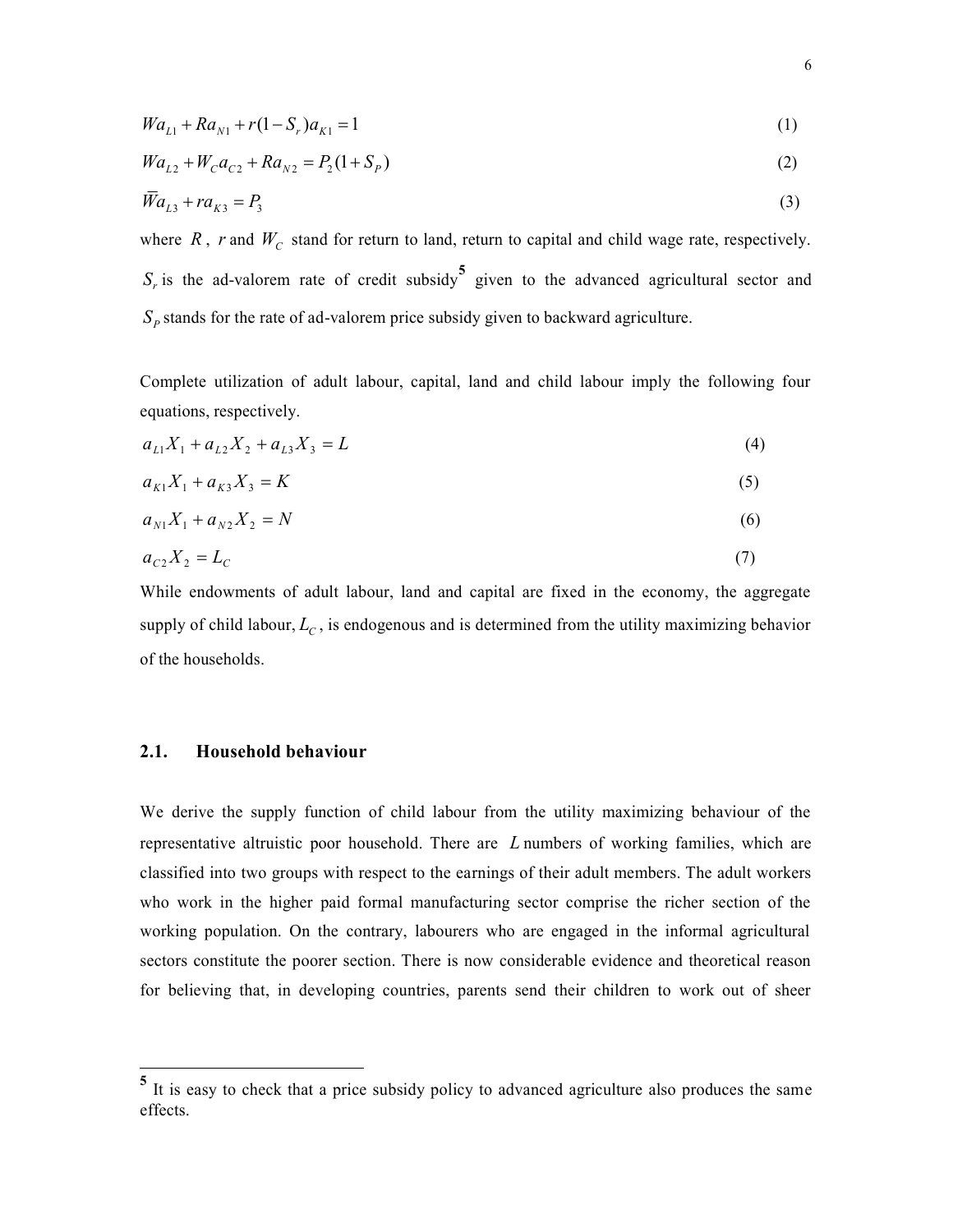poverty. Following the '*Luxury Axiom*' of Basu and Van (1998), we assume that there exists a critical level of family (or adult labour) income,  $W^*$ , such that the parents will send their children out to work if and only if the actual adult wage rate is less than this critical level. We assume that each worker in the formal manufacturing sector earns a wage income,  $\overline{W}$ , sufficiently higher than this critical level**<sup>7</sup>** . So, the workers of the formal sector do not send their children to work. On the other hand, adult workers employed in the two agricultural sectors earn *W* amount of wage income, which is less than the critical wage,  $W^*$ , and therefore send some of their children to the job market to supplement low family income.

The supply function of child labour by each poor working family is determined from the utility maximizing behaviour of the representative altruistic household who works in the agricultural sectors. We assume that each working family consists of one adult member and 'n' number of children. The altruistic adult member of the family (guardian) decides the number of children to be sent to the work place  $(l_C)$ . The utility function of the household is given by

$$
U = U(C_1, C_2, C_3, (n - l_C))
$$

 $\overline{a}$ 

The household derives utility from the consumption of the three commodities,  $C_i$  s and from the children's leisure. For analytical simplicity let us consider the following Cobb-Douglas type of the utility function.

$$
U = A(C_1)^{\alpha} (C_2)^{\beta} (C_3)^{\rho} (n - l_C)^{\gamma}
$$
  
with  $A > 0$ ,  $1 > \alpha$ ,  $\beta$ ,  $\rho$ ,  $\gamma > 0$ ; and,  $(\alpha + \beta + \rho + \gamma) = 1$ . (8)

It satisfies all the standard properties and it is homogeneous of degree 1.

**<sup>6</sup>** Basu and Van (1998) have shown that if child labour and adult labour are substitutes (Substitution Axiom) and if child leisure is a luxury commodity to the poor households (Luxury Axiom), unfavourable adult labour market, responsible for low adult wage rate, is the driving force behind the incidence of child labour. According to the Luxury Axiom, there exists a critical level of adult wage rate, and any adult worker earning below this wage rate, considers himself as poor and does not have the luxury to send his offspring to schools. He is forced to send his children to the job market to supplement low family income out of sheer poverty.

<sup>&</sup>lt;sup>7</sup> We can also quantify this critical value in our model. From equation (10) we can say that  $l_c = 0$  if  $\overline{W} \ge \frac{n(1-\gamma)W_c}{N}$ γ  $\geq \frac{n(1-\gamma)W_C}{\gamma}$ .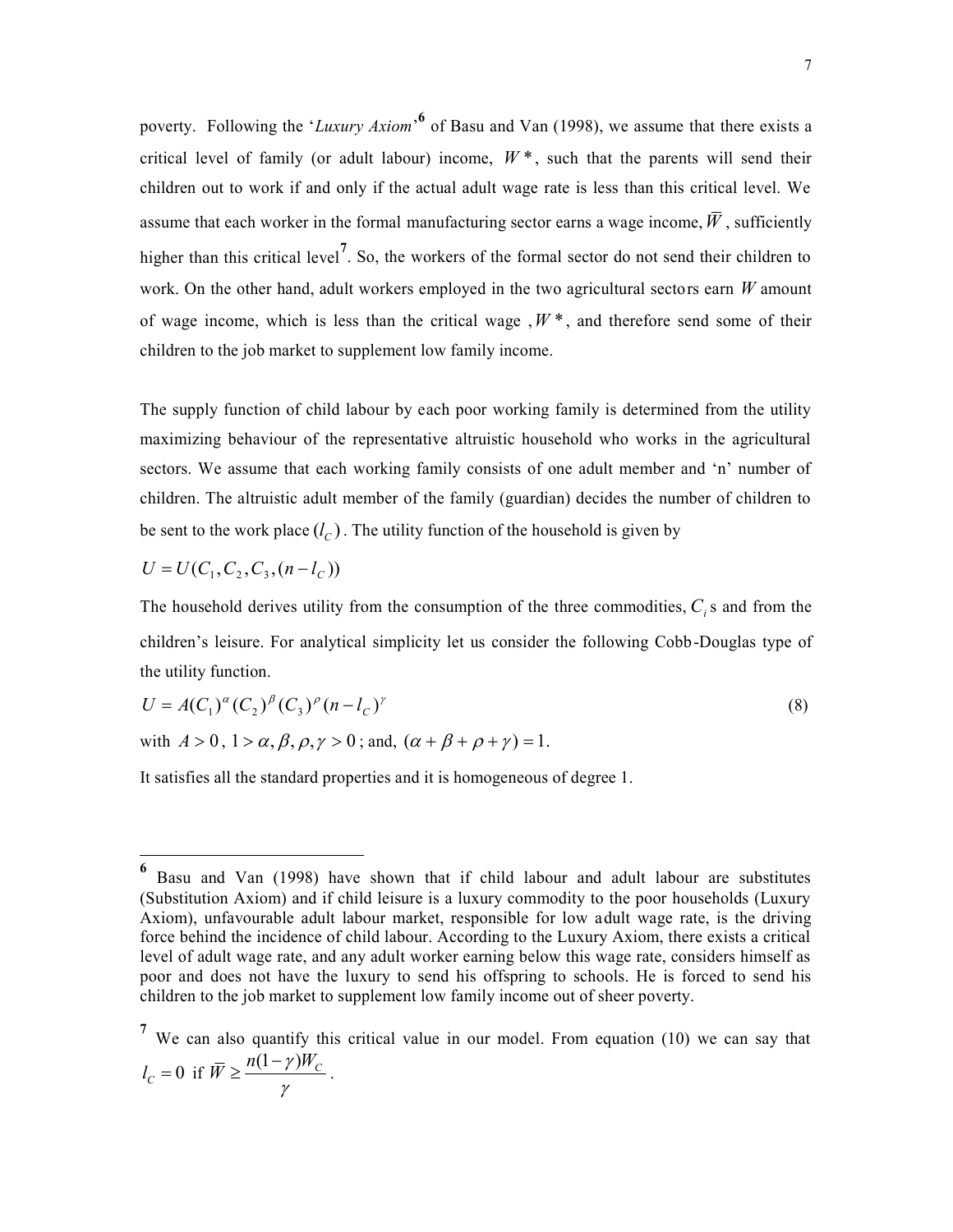The household maximizes its utility subject to the following budget constraint.

$$
P_1C_1 + P_2C_2 + P_3C_3 = (W_C l_C + W)
$$
\n(9)

where, *W* is the income of the adult worker and  $W<sub>C</sub>l<sub>C</sub>$  measures the income from child labour.

Maximizing the utility function subject to the above budget constraint and solving for  $l_c$  the following family child labour supply function can be derived. **<sup>8</sup>**

$$
l_C = \{(1 - \gamma)n - \gamma(W/W_C)\}\tag{10}
$$

From (10) it is easy to check that  $l_c$  varies negatively with the adult wage rate, W. A rise in *W* produces a positive income effect so that the adult worker chooses more leisure for his children and therefore decides to send a lower number of children to the workplace. An increase  $\lim_{C} W_C$ , on the other hand, produces a negative price effect, which increases the supply of child labour from each family.**<sup>9</sup>**

There are  $L_1 (= L - a_{L3}X_3)$  number of adult workers engaged in the two informal sectors and each of them sends  $l_c$  number of children to the workplace. Thus, the aggregate supply function of child labour in the economy is given by

$$
L_C = [(1 - \gamma)n - \gamma(W/W_C)](L - a_{L3}X_3)
$$
\n(11)

# **2.2. The General Equilibrium Analysis**

Using  $(11)$ , equation  $(7)$  can be rewritten as

$$
a_{C2}X_2 = [(1-\gamma)n - \gamma(W/W_C)](L - a_{L3}X_3)
$$
\n(7.1)

The general equilibrium structure of the economy is represented by equations  $(1) - (6)$ ,  $(7.1)$  and (11). There are eight endogenous variables in the system:  $W, W_c, R, r, X_1, X_2, X_3$  and  $L_c$  and

**<sup>8</sup>** See Appendix I for mathematical derivation.

<sup>&</sup>lt;sup>9</sup> It may be checked that the results of this paper hold for any utility function generating a supply function of child labour that satisfies these two properties.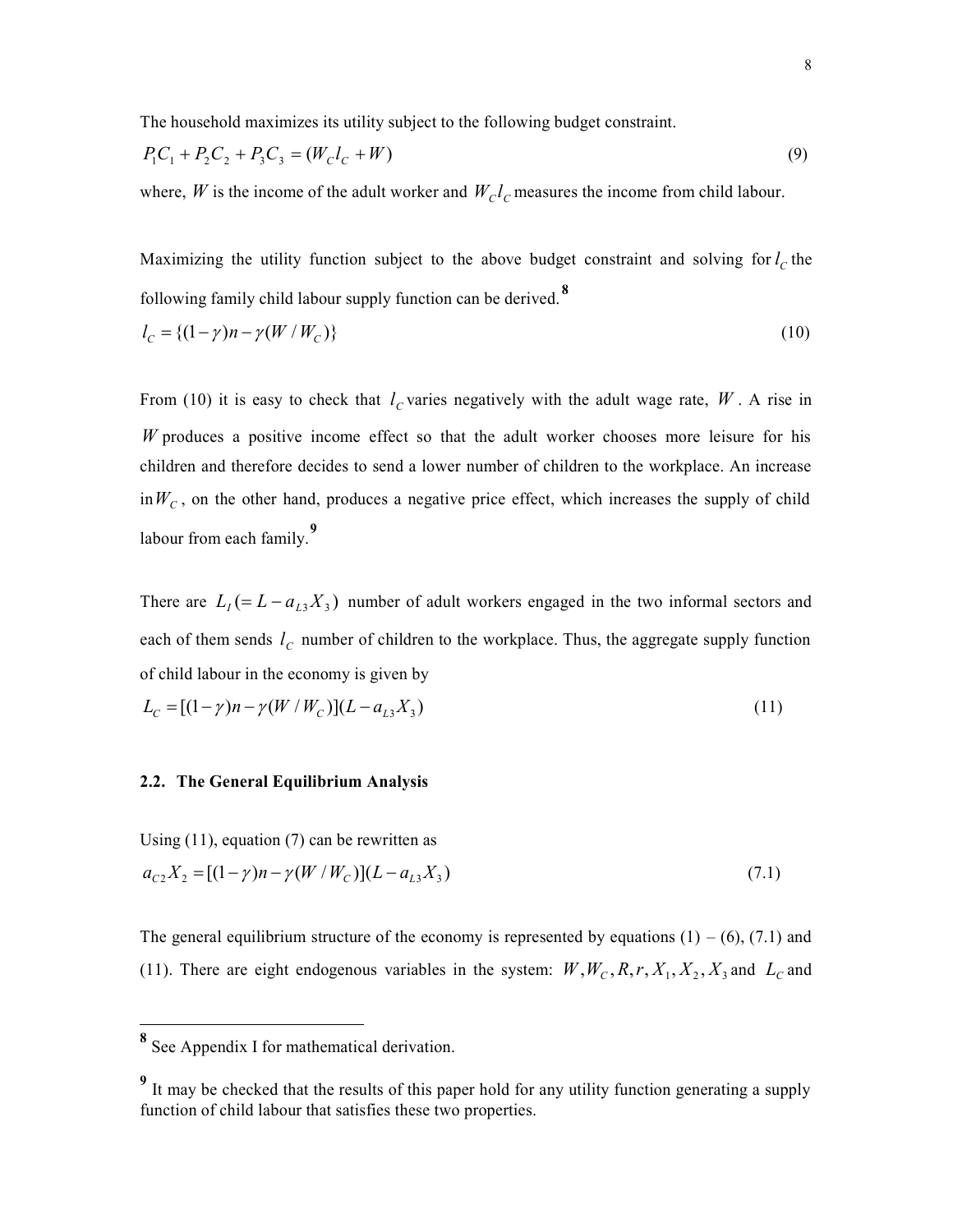eight independent equations (namely equations  $(1) - (6)$ ,  $(7.1)$  and  $(11)$ . The parameters in the system are:  $P_2$ ,  $P_3$ ,  $L$ ,  $K$ ,  $N$ ,  $\overline{W}$ ,  $\alpha$ ,  $\beta$ ,  $\rho$ ,  $\gamma$ ,  $n$ ,  $S_r$  and  $S_p$ . Equations (1) – (3) constitute the price system. This is an indecomposable system with three price equations and four factor prices,  $W, W_c, r$  and  $R$ . So factor prices depend on both commodity prices and factor endowments. Given the child wage rate, sectors 1 and 2 together effectively form a modified Heckscher-Ohlin system as they use both adult unskilled labour and land in their production. Given the world prices and the unionised wage *W*, r is determined from equation (3). Now  $W, W_c, R, X_1, X_2$  and  $X_3$  are simultaneously obtained from equation (1), (2), (4) – (6) and (7.1). Finally,  $L_C$  is determined from (11).

#### **3. Comparative Statics**

The two agricultural sectors receive subsidies from the government. The subsidy schemes are designed to benefit the poorer section of the working population who are the potential suppliers of child labour. The conventional wisdom is that these fiscal measures will raise the adult incomes of the poor households which in turn lower the supply of child labour through positive income effect. This section is aimed at examining the efficacies of the two subsidy policies in mitigating the child labour problem in the economy. Two different subsidies are given to the two agricultural sectors. The advanced agricultural sector receives a credit subsidy at the rate  $S_r$  while the backward agricultural sector gets a price subsidy at the rate  $S_p$ .

For determining the consequences of the subsidy policies on the child labour incidence after totally differentiating equation (1), (2), (4) –(6) and (7.1) and solving by Cramer's rule the following two propositions can be established**<sup>10</sup>** .

**PROPOSITION 1:** A credit subsidy policy to advanced agriculture leads to (i) decreases in both adult wage, W, and child wage,  $W_c$ ; (ii) an increase in the  $(W/W_c)$  ratio thereby lowering the supply of child labour by each poor working family; (iii) an expansion (a contraction) of the advanced (backward) agricultural sector; and, (iv) an expansion of the manufacturing sector if

**<sup>10</sup>** See Appendix II for detailed derivations.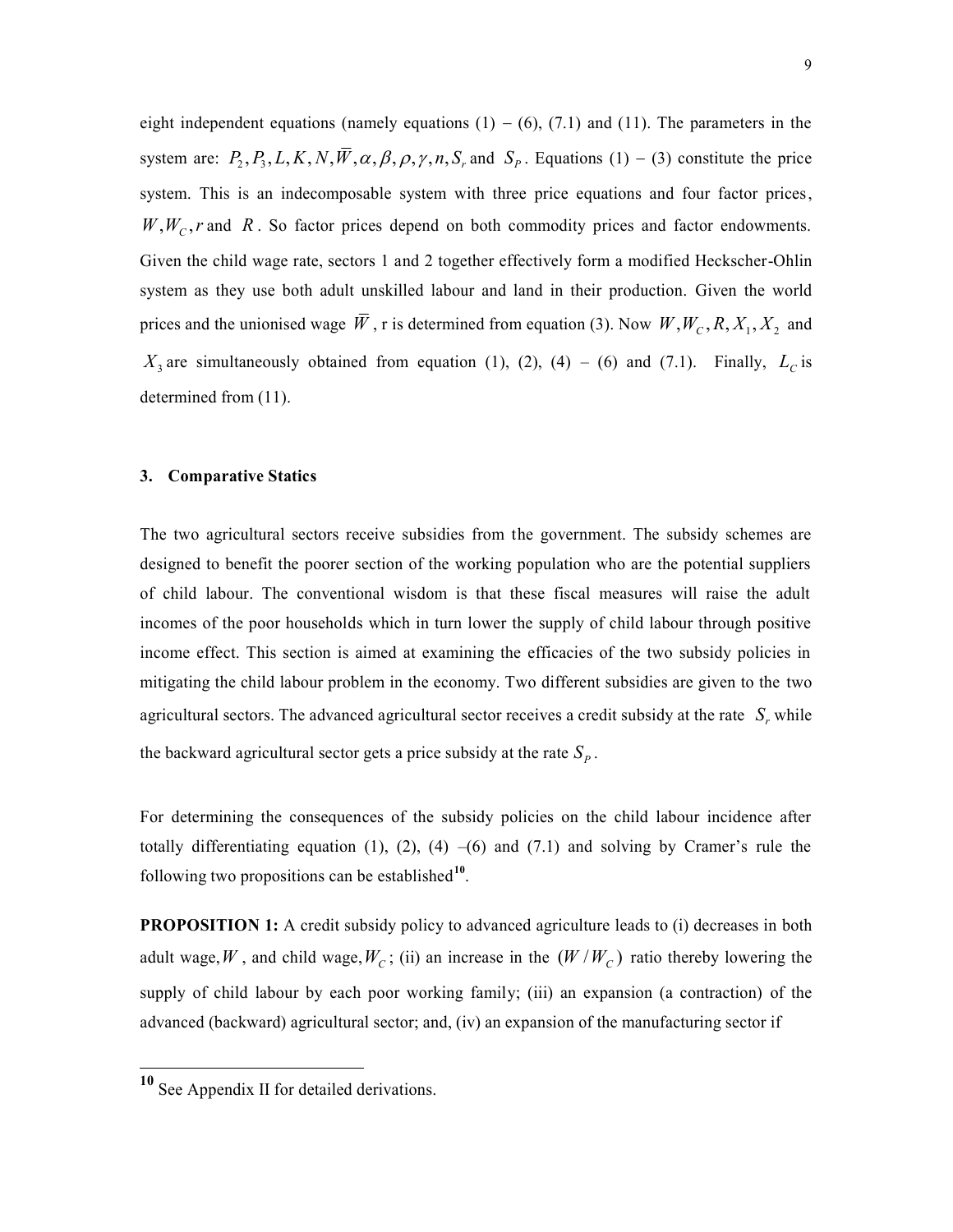$\{S_{KL}^1 | \lambda_{NL}^{12} | + \lambda_{N2} \lambda_{L1} S_{LL}^1\} \ge 0$  <sup>11</sup>. On the other hand, a price subsidy policy to backward agriculture produces the exactly opposite effects on the wages, family supply of child labour and the composition of output of the economy.

Proposition 1 can be explained in economic terms in the following fashion. As *r* is determined from the zero profitability condition for sector 3 (equation (3)) and remains unchanged despite a change in  $S_r$  and  $S_p$ , sectors 1 and 2 together can effectively be regarded as a *Modified Hechscher-Ohlin subsystem (MHOSS)*. The modification is due to the fact that those two sectors use adult labour and land, apart from the fact that sector 2 uses child labour and sector 1 uses capital as inputs. An increase in  $S<sub>r</sub>$  (which effectively implies an increase in the price of commodity 1) raises the rate of return to land, *R* and lowers the adult wage, *W* following a *Stolper-Samuelson effect,* as sector 2 is more adult labour-intensive than sector 1 with respect to land. This generates a *Rybczynski type effect* and produces an expansionary (a contractionary) effect on sector 1 (sector 2). This is a well-known result in the theory of international trade that a *Stolper-Samuelson effect* contains an element of *Rybczynski effect* if the technologies of production are of the variable coefficient type. As sector 2 contracts the demand for child labour falls as this is specific to this sector. Consequently, the child wage rate falls. It is easy to check that the proportionate fall in child wage rate is greater than that in adult wage so that  $(W / W_c)$  rises. This lowers the supply of child labour by each working family,  $l_c$ . As  $S_r$ increase the effective price of capital net of subsidy falls. But the adult wage rate has also fallen. It can be easily shown that wage-rental ratio falls and producers in sector 1 substitute capital by labour resulting in a decrease in  $a_{K1}$ . But as sector 1 has expanded the net effect on the demand for capital in sector 1 is ambiguous. However, it can be proved that capital demand falls in sector 1 under the sufficient condition that  $\{S_{KL}^1 | \lambda_{NL}^{12} | + \lambda_{N2} \lambda_{L1} S_{LL}^1\} \ge 0$ . If this happens the released capital goes to sector 3 thereby causing it to expand. On the contrary, a price subsidy to backward agriculture produces exactly the opposite effects on factor prices and output

**<sup>11</sup>** Here  $S_{ji}^k$  is the degree of substitution between factors *j* and *i* in the *k* th sector with  $S_{ji}^k > 0$  for  $j \neq i$ ; and,  $S_{jj}^k < 0$  while  $\lambda_{ji}$  is the allocative share of *j* th input in *i* th sector. Besides,  $\lambda_{NL}^{12} = (\lambda_{N1}\lambda_{L2} - \lambda_{L1}\lambda_{N2}) > 0$  as the backward agriculture (sector 2) is more adult labour-intensive vis-à-vis the advanced agriculture (sector 1) with respect to land.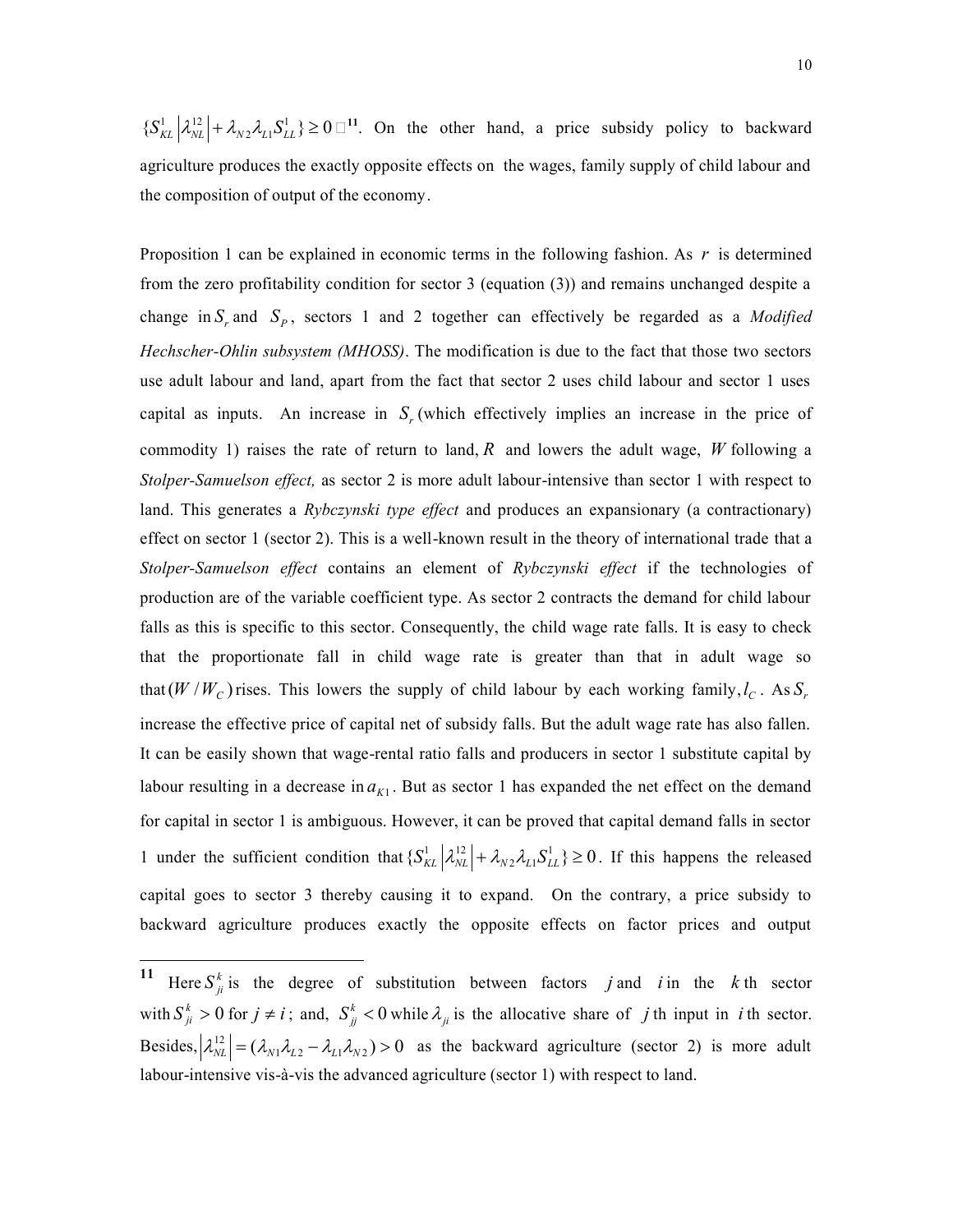composition. The supply of child labour by each poor working families rises and sector 3 contracts under the same sufficient as stated above.

#### **3.1 Agricultural subsidy policies and incidence of child labour**

For examining the implications of the subsidy policies on the incidence of child labour in the economy we use the aggregate child labour supply function, which is given by equation (11). We note that any policy affects the supply of child labour in two ways: (i) through a change in the size of the informal sector adult labour force,  $(L_I = L - a_{I3}X_3)$ , as these families are considered to be the suppliers of child labour; and, (ii) through a change in  $l_c$  (the number of child workers supplied by each poor family), which results from a change in the  $(W/W_C)$  ratio. Differentiating equation (11) the following proposition can be proved.**<sup>12</sup>**

**PROPOSITION 2:** A credit subsidy to the advanced agricultural sector is effective in reducing the gravity of the problem of child labour in the economy either if  $\{S_{KL}^1 | \lambda_{NL}^{12} | + \lambda_{N2} \lambda_{L1} S_{LL}^1\} \ge 0$ ; or if,  $S_{LC}^2 S_{KL}^1 \geq S_{CC}^2 S_{LL}^1$ . On the contrary, a price subsidy policy directed towards backward agriculture aggravates the child labour problem under anyone of the above two sufficient conditions.

As explained previously, a credit subsidy policy to advanced agriculture raises the  $(W/W_c)$  ratio, which in turn lowers the supply of child labour from each poor working family. On the other hand, as the formal sector expands the number of poor working families, which are considered to be the suppliers of child labour,  $(L - a_{L3}X_3)$ , decreases. So, we have a situation where there is less number of poor families each supplying less number on child labors. So the supply of child labour unambiguously falls. A price subsidy policy to backward agriculture produces exactly the opposite effects thereby raising the supply of child labour in the society.

**<sup>12</sup>** This has been derived in Appendix IV.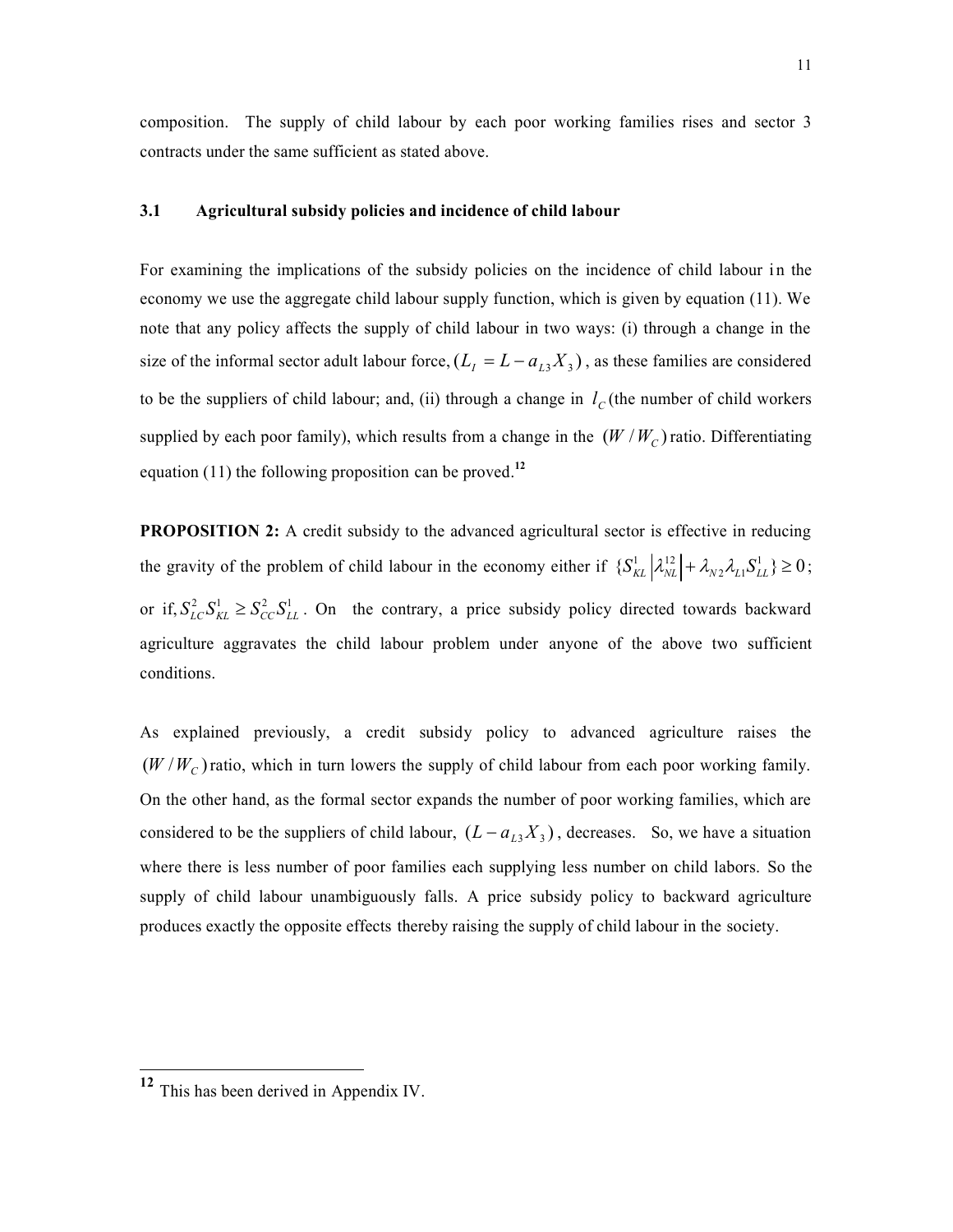## **4. Conclusion remarks**

In a developing country the government often tinkers with market mechanism using its tax and subsidy policies for different purposes. It is a common belief that the backward agricultural sector should be subsidized as poorer group of the working population are employed in this sector who send their children out to work out of sheer poverty. If the economic conditions of these people can be improved the social menace of child could automatically be mitigated. The analysis of this paper has challenged this populist belief using a three-sector general equilibrium model with child labour and agricultural dualism. The advanced agriculture is distinguished from backward agriculture as follows. The former uses capital in the form of agricultural machineries that prevents child labour to work on these farms. On the contrary, backward agriculture uses primitive techniques of cultivation and employs child labour in a significant number. Apart from this, backward agriculture uses more labour-intensive (adult labour) technique vis-à-vis advanced agriculture with respect to land. In this backdrop we have examined the consequences of a credit subsidy policy to advanced agricultural sector and a price subsidy policy designed to benefit backward agriculture on the aggregate supply of child labour in the economy. We have found that a price subsidy policy to backward agricultural sector is likely to aggravate the child labour problem while a credit subsidy to advanced agriculture may be effective in reducing the gravity of the problem in the economy. The paper, therefore, questions the desirability of assisting backward agriculture so as to eradicate the problem of child labour in the society.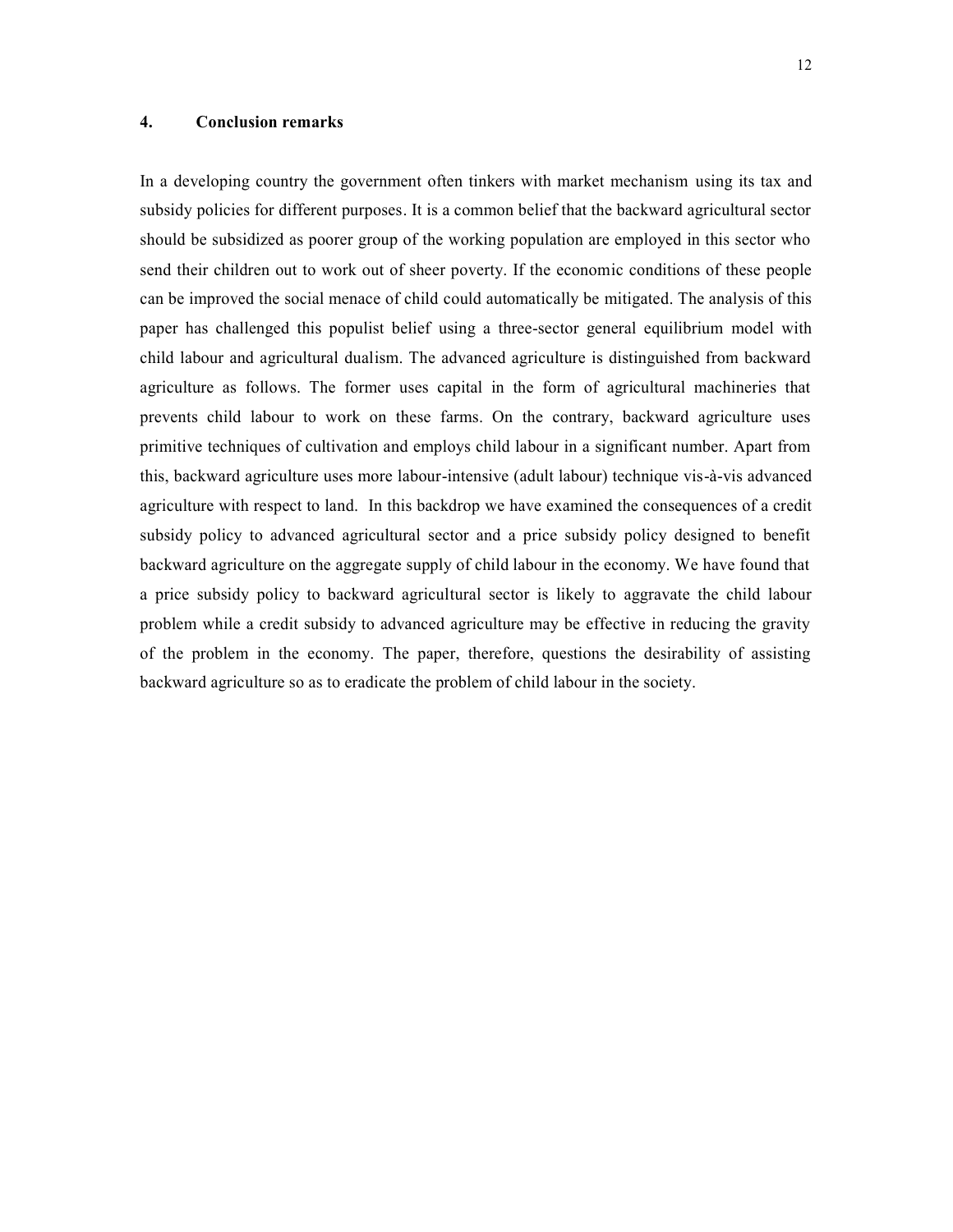#### **References:**

- Baland, J. and Robinson, J.A. (2000). 'Is child labour inefficient?', *Journal of Political Economy*, vol. 108(4), 663-679.
- Basu, K. (1999). 'Child labour: cause, consequence, and cure, with remarks on international labour standards', *Journal of Economic Literature*, vol. 37 (September), 1083-1119.
- Basu, K. and Van, P.H. (1998). 'The economics of child labour', *American Economic Review*, vol. 88(3), 412-427.
- Chaudhuri, S. (2009). 'Mid-day meal program and incidence of child labour in a developing economy', *Japanese Economic Review* (2009), DOI: 10.1111/j.1468- 5876.2009.00489.x
- Chaudhuri, S. and Dwibedi, J.K. (2006). 'Trade liberalization in agriculture in developed nations and incidence of child labour in a developing economy', *Bulletin of Economic Research,*  Vol. *58*(*2*), 129-150.
- Chaudhuri, S. and Dwibedi, J.K. (2007). 'Foreign capital inflow, fiscal policies and incidence of child labour in a developing economy', *The Manchester School*, vol. 75(1), 17-46.
- Dwibedi, J.K. and Chaudhuri, S. (2009). 'Foreign Capital, Return to Education and Child Labour', *International Review of Economics and Finance* (2009), doi:10.1016/j.iref.2009.05.002
- Gupta, M.R. (2000). 'Wage determination of a child worker: A theoretical analysis', *Review of Development Economics*, vol. 4(2), 219-228.
- Gupta, M.R. (2002). 'Trade sanctions, adult unemployment and the supply of child labour: A theoretical analysis', *Development Policy Review*, vol. 20(3), 317-332.
- ILO (2002). *Every Child Counts: New Global Estimates on Child Labour,* International Labour Office, Geneva.
- Jafarey, S. and Lahiri, S. (2002). 'Will trade sanctions reduce child labour? The role of credit markets', *Journal of Development Economics*, vol. 68(1), 137-156.
- Ranjan, P. (1999). 'An economic analysis of child labour', *Economic Letters*, vol. 64, 99-105.
- Ranjan, P. (2001). 'Credit constraints and the phenomenon of child labour', *Journal of Development Economics,* vol. 64, 81-102.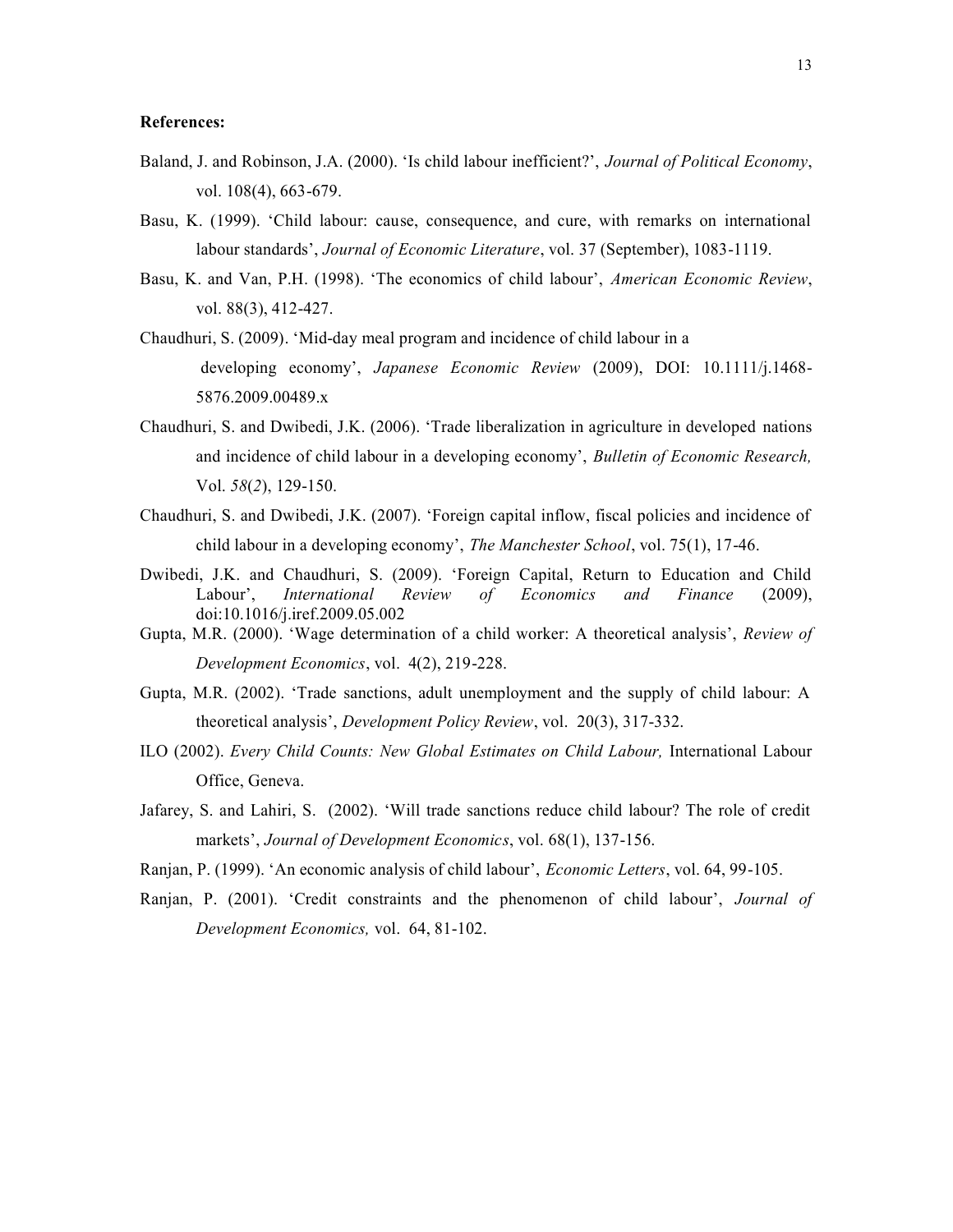## **Appendix I: Derivation of family supply function of child labour**

Maximizing equation (8) with respect to  $C_1$ ,  $C_2$ ,  $C_3$  and  $l_c$  and subject to the budget constraint (9) the following first-order conditions are obtained.

$$
((\alpha U)/(P_1 C_1)) = ((\beta U)/(P_2 C_2)) = ((\rho U)/(P_3 C_3)) = ((\gamma U)/(n - l_C)W_C)
$$
\n(A.1)

From (A.1) we get the following expressions.

$$
C_1 = \{ \alpha(n - l_C) W_C / (\gamma P_1) \} \tag{A.2}
$$

$$
C_2 = \{\beta(n - l_c)W_c / (\gamma P_2)\}\tag{A.3}
$$

$$
C_3 = \{ \rho(n - l_C) W_C / (\gamma P_3) \}
$$
\n
$$
(A.4)
$$

Substitution of the values of  $C_1$ ,  $C_2$  and  $C_3$  into the budget constraint and further simplifications give us the following child labour supply function of each poor working household.

$$
l_C = \{ (\alpha + \beta + \rho)n - \gamma(W/W_C) \} \tag{10}
$$

## **Appendix II: Changes in factor prices**

As *r* is determined from equation (3), it is independent of any changes in  $S_r$  and  $S_p$ . In other words, we have  $\hat{r} = 0$ .

Now we totally differentiate equations  $(1)$ ,  $(2)$ ,  $(4)$  –  $(6)$  and  $(7.1)$ , collecting terms and arranging in a matrix notation we get the following expression.

$$
\begin{bmatrix}\n\theta_{L1} & \theta_{N1} & 0 & 0 & 0 & 0 \\
\theta_{L2} & \theta_{N2} & \theta_{C2} & 0 & 0 & 0 \\
\overline{S}_{LL} & 0 & \lambda_{L2}S_{LC}^2 & \lambda_{L1} & \lambda_{L2} & \lambda_{L3} \\
\lambda_{K1}S_{KL}^1 & 0 & 0 & \lambda_{K1} & 0 & \lambda_{K3} \\
0 & 0 & 0 & \lambda_{N1} & \lambda_{N2} & 0 \\
(S_{CL}^2 + \frac{\gamma W}{l_C W_C}) & 0 & (S_{CC}^2 - \frac{\gamma W}{l_C W_C}) & 0 & 1 & \frac{\lambda_{L3}}{(1 - \lambda_{L3})}\n\end{bmatrix}\n\begin{bmatrix}\n\hat{W} \\
\hat{R} \\
\hat{R} \\
\hat{W}_C \\
\hat{X}_1 \\
\hat{X}_2 \\
\hat{X}_3\n\end{bmatrix} = \n\begin{bmatrix}\nH.\hat{S}_r \\
G.\hat{S}_p \\
0 \\
0 \\
0 \\
0\n\end{bmatrix}
$$
\n(A.5)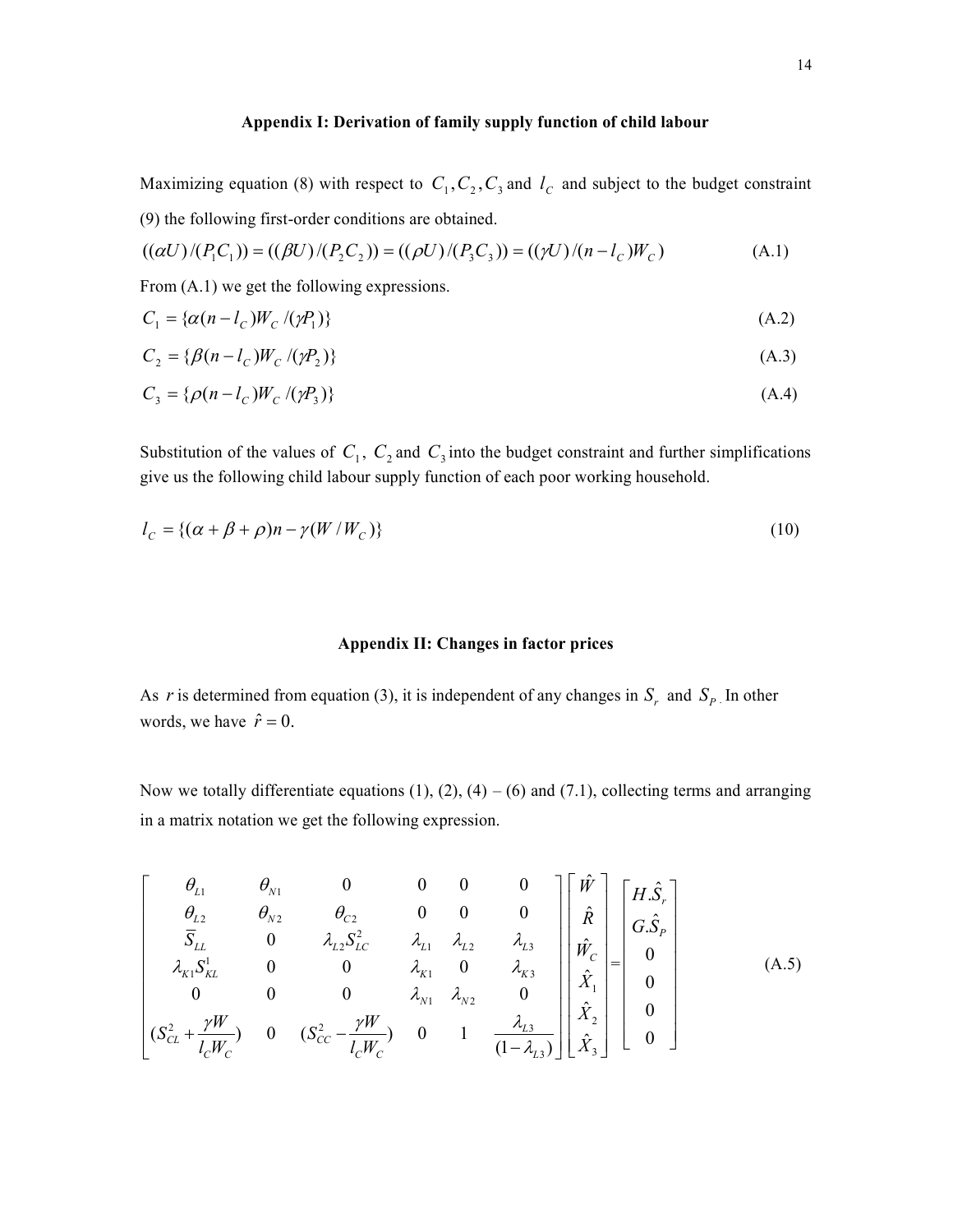Solving (A.5) by Cramer's rule the following expressions are obtained.

$$
\hat{W} = \frac{1}{\Delta} \{ \lambda_{L2} S_{LC}^2 A_1 - (S_{CC}^2 - \frac{\gamma W}{l_C W_C}) A_2 \} \theta_{N2} H \hat{S}_r - \frac{1}{\Delta} \{ \lambda_{L2} S_{LC}^2 A_1 - (S_{CC}^2 - \frac{\gamma W}{l_C W_C}) A_2 \} \theta_{N1} G \hat{S}_P \text{ (A.6)}
$$
\n
$$
\hat{W}_C = -\frac{1}{\Delta} \{ \overline{S}_{LL} A_1 - \lambda_{K1} S_{KL}^1 A_3 - (S_{CL}^2 + \frac{\gamma W}{l_C W_C}) A_2 \} \theta_{N2} H \hat{S}_r
$$
\n
$$
+ \frac{1}{\Delta} \{ \overline{S}_{LL} A_1 - \lambda_{K1} S_{KL}^1 A_3 - (S_{CL}^2 + \frac{\gamma W}{l_C W_C}) A_2 \} \theta_{N1} G \hat{S}_P
$$
\n
$$
\hat{R} = -\frac{1}{\Delta} \{ \lambda_{L2} S_{LC}^2 A_1 - (S_{CC}^2 - \frac{\gamma W}{l_C W_C}) A_2 \} \theta_{L2} H \hat{S}_r + \frac{1}{\Delta} \{ \lambda_{L2} S_{LC}^2 A_1 - (S_{CC}^2 - \frac{\gamma W}{l_C W_C}) A_2 \} \theta_{L1} G \hat{S}_P
$$
\n(A.8)

where,  $S_{ji}^k$  = the degree of substitution between factors *j* and *i* in the *k* th sector, *j*,*i* = *L*, *L*<sub>C</sub>, *K*; and,  $k = 1,2,3$ .  $S_{ji}^k > 0$  for  $j \neq i$ ; and,  $S_{jj}^k < 0$ ; and,  $\lambda_{ji}$  = proportion of the *j* th input employed in the *i* th sector and,

$$
H = \theta_{K1} \frac{S_r}{(1 - S_r)} > 0 ;
$$
  
\n
$$
G = \frac{S_p}{(1 + S_p)} > 0 ;
$$
  
\n
$$
\overline{S}_{LL} = (\lambda_{L1} S_{LL}^1 + \lambda_{L2} S_{LL}^2) < 0 ;
$$
  
\n
$$
\Delta = [\{\lambda_{L2} S_{LC}^2 A_1 - (S_{CC}^2 - \frac{\gamma W}{l_C W_c}) A_2\} (\theta_{L1} \theta_{N2} - \theta_{N1} \theta_{L2})
$$
  
\n
$$
+ \theta_{N1} \theta_{C2} \{\overline{S}_{LL} A_1 - \lambda_{K1} S_{KL}^1 A_3 - (S_{CL}^2 + \frac{\gamma W}{l_C W_c}) A_2\}] < 0
$$
  
\n
$$
A_1 = \lambda_{K1} (\lambda_{N2} \cdot \frac{\lambda_{L3}}{1 - \lambda_{L3}}) + \lambda_{N1} \lambda_{K3} > 0
$$
  
\n
$$
A_2 = \lambda_{K3} (\lambda_{N1} \lambda_{L2} - \lambda_{L1} \lambda_{N2}) + \lambda_{K1} \lambda_{L3} \lambda_{N2} > 0
$$
  
\n
$$
A_3 = \frac{1}{1 - \lambda_{L3}} (\lambda_{N2} \lambda_{L3} \lambda_{L1} + \lambda_{N1} \lambda_{L3} \lambda_{L1}) = \frac{\lambda_{L3} \lambda_{L1}}{1 - \lambda_{L3}} > 0
$$

 $\lambda_{NL}^{12} = (\lambda_{N1}\lambda_{L2} - \lambda_{L1}\lambda_{N2}) > 0$  as we have assumed that the backward agricultural sector is more adult labour-intensive vis-à-vis the advanced agricultural sector with respect to land both in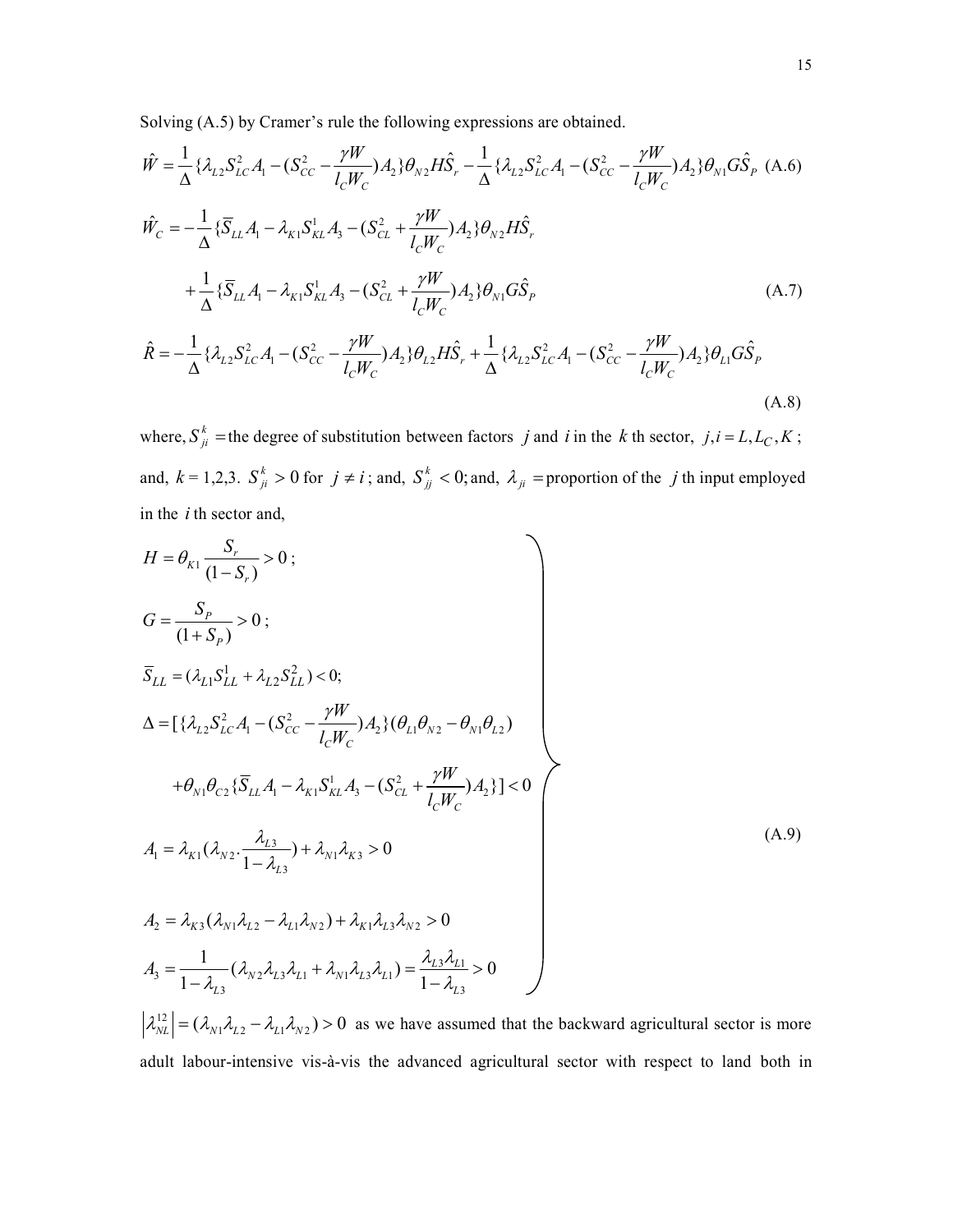physical and value sense. The latter implies that  $(\theta_{L1} \theta_{N2} - \theta_{N1} \theta_{L2}) < 0$  which in turn shows that  $\Delta < 0$  .

Now subtraction of (A.7) from (A.6) yields

$$
(\hat{W} - \hat{W}_C) = (\hat{W} - \hat{W}_C) = \frac{1}{\Delta} [A_1(\lambda_{L2} S_{LC}^2 + \overline{S}_{LL}) - A_2(S_{CC}^2 + S_{CL}^2) - \lambda_{K1} S_{KL}^1 A_3)] \theta_{N2} H \hat{S}_r
$$

$$
-\frac{1}{\Delta} [A_1(\lambda_{L2} S_{LC}^2 + \overline{S}_{LL}) - A_2(S_{CC}^2 + S_{CL}^2) - \lambda_{K1} S_{KL}^1 A_3)] \theta_{N1} G \hat{S}_P
$$

Using the expression of  $\overline{S}_{LL}$  we can further simplify the expression of  $(\hat{W} - \hat{W}_C)$  as follows.

$$
(\hat{W} - \hat{W}_C) = \frac{1}{\Delta} [A_1 \lambda_{L1} S_{LL}^1 - \lambda_{K1} S_{KL}^1 A_3] \theta_{N2} H \hat{S}_r
$$
  

$$
- \frac{1}{\Delta} [A_1 \lambda_{L1} S_{LL}^1 - \lambda_{K1} S_{KL}^1 A_3] \theta_{N1} G \hat{S}_p
$$
(A.10)

[Note that  $(S_{CC}^2 + S_{CL}^2) = 0$  and  $(S_{LL}^2 + S_{LC}^2) = 0$ , (note that as  $a_{N2}$  is constant  $S_{CN}^2 = 0$  and  $S_{LN}^2 = 0.$ ]

Using  $(A.9)$ , from  $(A.6) - (A.8)$  and  $(A.10)$  we can obtain the following results.

(i) 
$$
\hat{W} < 0, \hat{R} > 0
$$
 and  $\hat{W}_C < 0$  when  $\hat{S}_r > 0$ ;  
\n(ii)  $\hat{W} > 0, \hat{R} < 0$  and  $\hat{W}_C > 0$  when  $\hat{S}_p > 0$ ;  
\n(iii)  $(\hat{W} - \hat{W}_C) > 0$  when  $\hat{S}_r > 0$   
\n(iv)  $(\hat{W} - \hat{W}_C) < 0$  when  $\hat{S}_p > 0$  (A.11)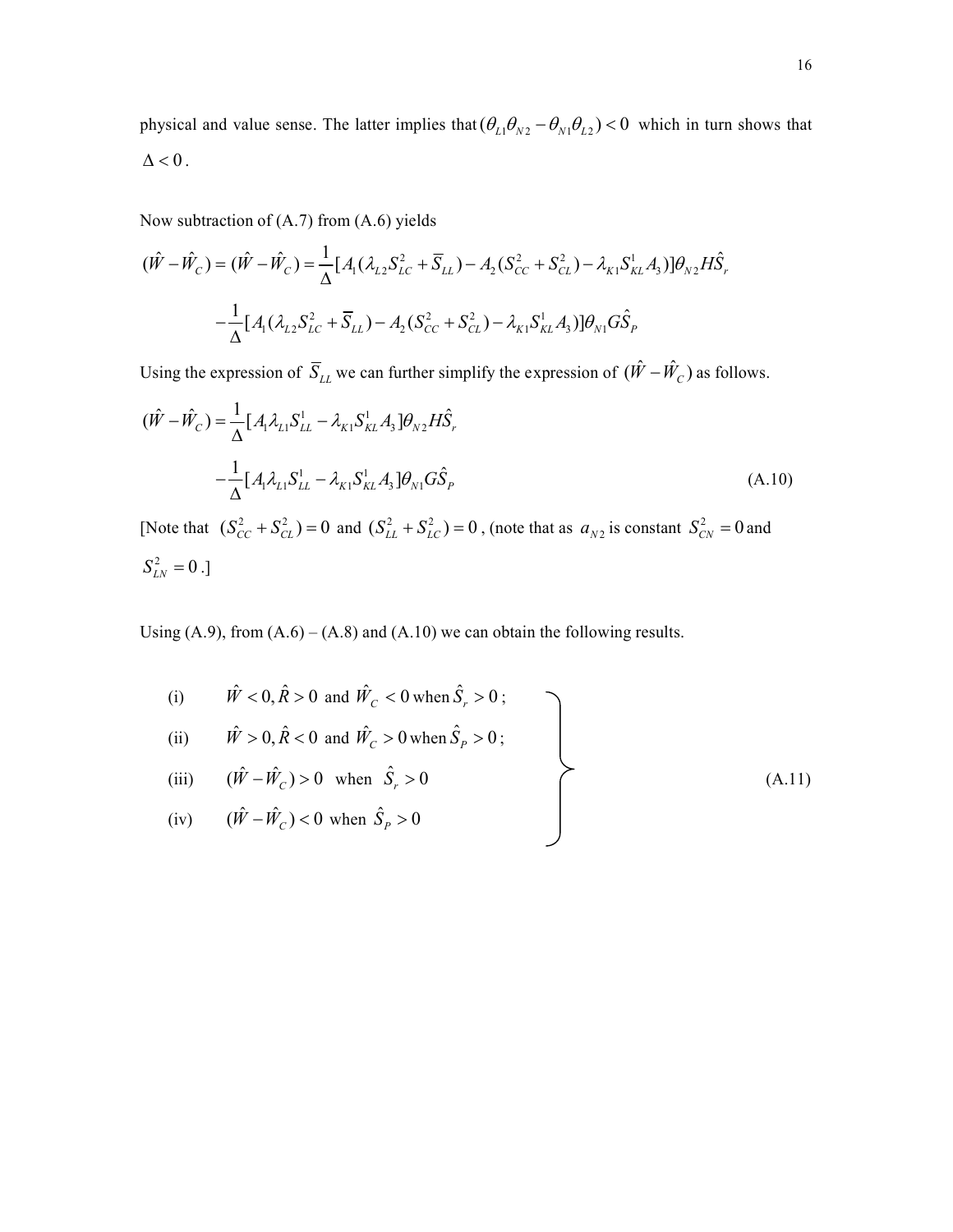# **Appendix III: Changes in output composition**

Solving (A.5) by Cramer's Rule we derive the following expressions as well.

$$
\hat{X}_{1} = \frac{1}{\Delta} [ (S_{CL}^{2} + \frac{\gamma W}{l_{C}W_{C}}) \lambda_{L2} S_{LC}^{2} \lambda_{K3} - (S_{CC}^{2} - \frac{\gamma W}{l_{C}W_{C}}) (\overline{S}_{LL} \lambda_{K3} - \lambda_{K1} S_{KL}^{1} \lambda_{L3})
$$
\n
$$
- \frac{\lambda_{L3}}{(1 - \lambda_{L3})} \lambda_{L2} S_{LC}^{2} \lambda_{K1} S_{KL}^{1}) ] \theta_{N2} \lambda_{N2} H \hat{S}_{r}
$$
\n
$$
- \frac{1}{\Delta} [ (S_{CL}^{2} + \frac{\gamma W}{l_{C}W_{C}}) \lambda_{L2} S_{LC}^{2} \lambda_{K3} - (S_{CC}^{2} - \frac{\gamma W}{l_{C}W_{C}}) (\overline{S}_{LL} \lambda_{K3} - \lambda_{K1} S_{KL}^{1} \lambda_{L3})
$$
\n
$$
- \frac{\lambda_{L3}}{(1 - \lambda_{L3})} \lambda_{L2} S_{LC}^{2} \lambda_{K1} S_{KL}^{1}) ] \theta_{N1} \lambda_{N2} G \hat{S}_{P}
$$

Or,

$$
\hat{X}_1 = \frac{1}{\Delta} [-(S_{CC}^2 - \frac{\gamma W}{l_C W_C})(\lambda_{L1} S_{LL}^1 \lambda_{K3} - \lambda_{K1} S_{KL}^1 \lambda_{L3}) - \frac{\lambda_{L3}}{(1 - \lambda_{L3})} \lambda_{L2} S_{LC}^2 \lambda_{K1} S_{KL}^1)] \theta_{N2} \lambda_{N2} H \hat{S}_r
$$
  
 
$$
-\frac{1}{\Delta} [-(S_{CC}^2 - \frac{\gamma W}{l_C W_C})(\lambda_{L1} S_{LL}^1 \lambda_{K3} - \lambda_{K1} S_{KL}^1 \lambda_{L3}) - \frac{\lambda_{L3}}{(1 - \lambda_{L3})} \lambda_{L2} S_{LC}^2 \lambda_{K1} S_{KL}^1)] \theta_{N1} \lambda_{N2} G \hat{S}_P \quad (A.12)
$$

$$
\hat{X}_{2} = -\frac{1}{\Delta} [-(S_{CC}^{2} - \frac{\gamma W}{l_{C}W_{C}})(\lambda_{L1}S_{LL}^{1}\lambda_{K3} - \lambda_{K1}S_{KL}^{1}\lambda_{L3}) - \frac{\lambda_{L3}}{(1-\lambda_{L3})}\lambda_{L2}S_{LC}^{2}\lambda_{K1}S_{KL}^{1}]]\theta_{N2}\lambda_{N1}H\hat{S}_{r} + \frac{1}{\Delta} [-(S_{CC}^{2} - \frac{\gamma W}{l_{C}W_{C}})(\lambda_{L1}S_{LL}^{1}\lambda_{K3} - \lambda_{K1}S_{KL}^{1}\lambda_{L3}) - \frac{\lambda_{L3}}{(1-\lambda_{L3})}\lambda_{L2}S_{LC}^{2}\lambda_{K1}S_{KL}^{1}]]\theta_{N1}\lambda_{N1}G\hat{S}_{P} \quad (A.13)
$$

[We have used the expression of  $\overline{S}_{LL}$  and note that  $S_{LC}^2 + S_{LL}^2 = 0$  and  $S_{CC}^2 + S_{CL}^2 = 0$ ]

$$
\hat{X}_{3} = \frac{1}{\Delta} \Big[ \{ (S_{CC}^{2} - \frac{\gamma W}{l_{C}W_{C}}) \lambda_{L2} \lambda_{K1} S_{KL}^{1} - \lambda_{L2} S_{LC}^{2} \lambda_{K1} S_{KL}^{1} \} \lambda_{N1} - \{ (S_{LC}^{2} + \frac{\gamma W}{l_{C}W_{C}}) \lambda_{L2} S_{LC}^{2} \lambda_{K1} - (S_{CC}^{2} - \frac{\gamma W}{l_{C}W_{C}}) (\overline{S}_{LL} \lambda_{K1} - \lambda_{L1} \lambda_{K1} S_{KL}^{1}) \} \lambda_{N2} \Big] \theta_{N2} H \hat{S}_{r} - \frac{1}{\Delta} \Big[ \{ (S_{CC}^{2} - \frac{\gamma W}{l_{C}W_{C}}) \lambda_{L2} \lambda_{K1} S_{KL}^{1} - \lambda_{L2} S_{LC}^{2} \lambda_{K1} S_{KL}^{1} \} \lambda_{N1} - \{ (S_{LC}^{2} + \frac{\gamma W}{l_{C}W_{C}}) \lambda_{L2} S_{LC}^{2} \lambda_{K1} - (S_{CC}^{2} - \frac{\gamma W}{l_{C}W_{C}}) (\overline{S}_{LL} \lambda_{K1} - \lambda_{L1} \lambda_{K1} S_{KL}^{1}) \} \lambda_{N2} \Big] \theta_{N1} G \hat{S}_{p}
$$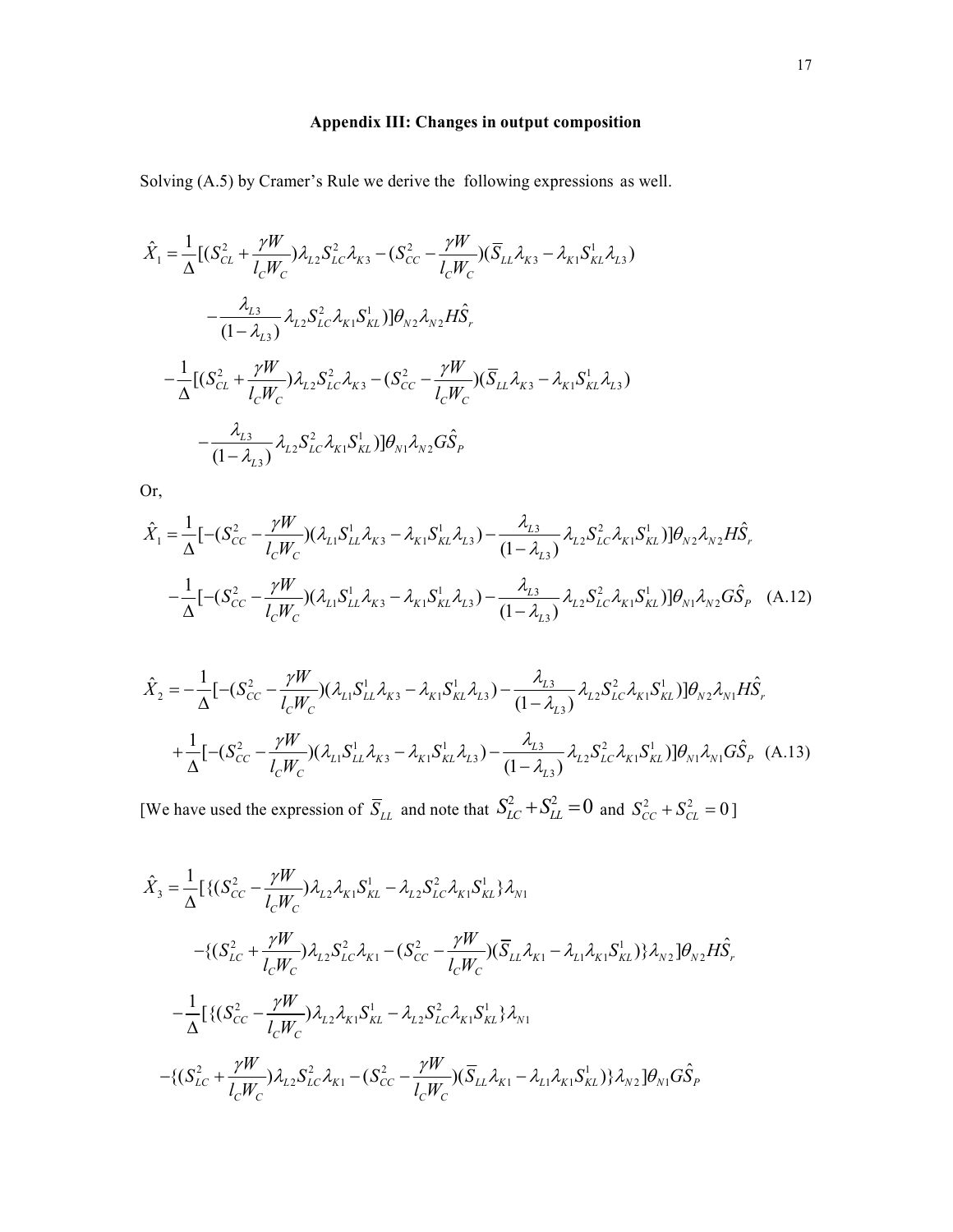Or,  
\n
$$
\hat{X}_{3} = \frac{1}{\Delta} [-\lambda_{L2} S_{LC}^{2} S_{KL}^{1} \lambda_{N1} + (S_{CC}^{2} - \frac{\gamma W}{l_{C}W_{C}}) \{S_{KL}^{1} | \lambda_{NL}^{12}| + \lambda_{N2} \lambda_{L1} S_{LL}^{1} \}]\lambda_{K1} \theta_{N2} H\hat{S}_{r}
$$
\n
$$
(\cdot) \qquad (+) \qquad (-)
$$
\n
$$
-\frac{1}{\Delta} [-\lambda_{L2} S_{LC}^{2} S_{KL}^{1} \lambda_{N1} + (S_{CC}^{2} - \frac{\gamma W}{l_{C}W_{C}}) \{S_{KL}^{1} | \lambda_{NL}^{12}| + \lambda_{N2} \lambda_{L1} S_{LL}^{1} \}]\lambda_{K1} \theta_{N1} G\hat{S}_{P}
$$
\n
$$
(\text{A.14})
$$
\n
$$
(\text{-}) \qquad (+) \qquad (-)
$$

From (A.12) - (A.14) we get the following

(v) 
$$
\hat{X}_1 > 0, \hat{X}_2 < 0
$$
 when  $\hat{S}_r > 0$ ;  
\n $\hat{X}_1 < 0, \hat{X}_2 > 0$  when  $\hat{S}_p > 0$ ;  
\n(vi)  $\hat{X}_3 > 0$  when  $\hat{S}_r > 0$   
\nunder the sufficient condition  $\{S_{KL}^1 | \lambda_{NL}^{12}| + \lambda_{N2} \lambda_{L1} S_{LL}^1\} \ge 0$   
\n(vii)  $\hat{X}_3 < 0$  when  $\hat{S}_p > 0$  under the same sufficient condition.

# **Appendix IV: Proof of proposition 3**

Totally differentiating equation (11) we get the following

$$
\hat{L}_C = -\frac{\gamma W}{l_C W_C} (\hat{W} - \hat{W}_C) - \frac{\lambda_{L3}}{(1 - \lambda_{L3})} \hat{X}_3
$$

We now substitute the expressions of  $\hat{X}_3$  and  $(\hat{W} - \hat{W}_c)$  from (A.14) and (A.10) respectively to get the following expression.

$$
\hat{L}_{C} = \frac{1}{\Delta} \left[ -\frac{\gamma W}{l_{C}W_{C}} \left( A_{1} \lambda_{L1} S_{LL}^{1} - \lambda_{K1} S_{KL}^{1} A_{3} \right) \right. \\
\left. - \frac{\lambda_{L3}}{(1 - \lambda_{L3})} \left\{ -\lambda_{L2} S_{LC}^{2} S_{KL}^{1} \lambda_{N1} + (S_{CC}^{2} - \frac{\gamma W}{l_{C}W_{C}}) (S_{KL}^{1} | \lambda_{NL}^{12} | + \lambda_{N2} \lambda_{L1} S_{LL}^{1}) \right\} \lambda_{K1} \right] \theta_{N2} H \hat{S}_{r} \\
- \frac{1}{\Delta} \left[ -\frac{\gamma W}{l_{C}W_{C}} \left( A_{1} \lambda_{L1} S_{LL}^{1} - \lambda_{K1} S_{KL}^{1} A_{3} \right) \right. \\
\left. - \frac{\lambda_{L3}}{(1 - \lambda_{L3})} \left\{ -\lambda_{L2} S_{LC}^{2} S_{KL}^{1} \lambda_{N1} + (S_{CC}^{2} - \frac{\gamma W}{l_{C}W_{C}}) (S_{KL}^{1} | \lambda_{NL}^{12} | + \lambda_{N2} \lambda_{L1} S_{LL}^{1}) \right\} \lambda_{K1} \right] \theta_{N1} G \hat{S}_{P} \tag{12}
$$